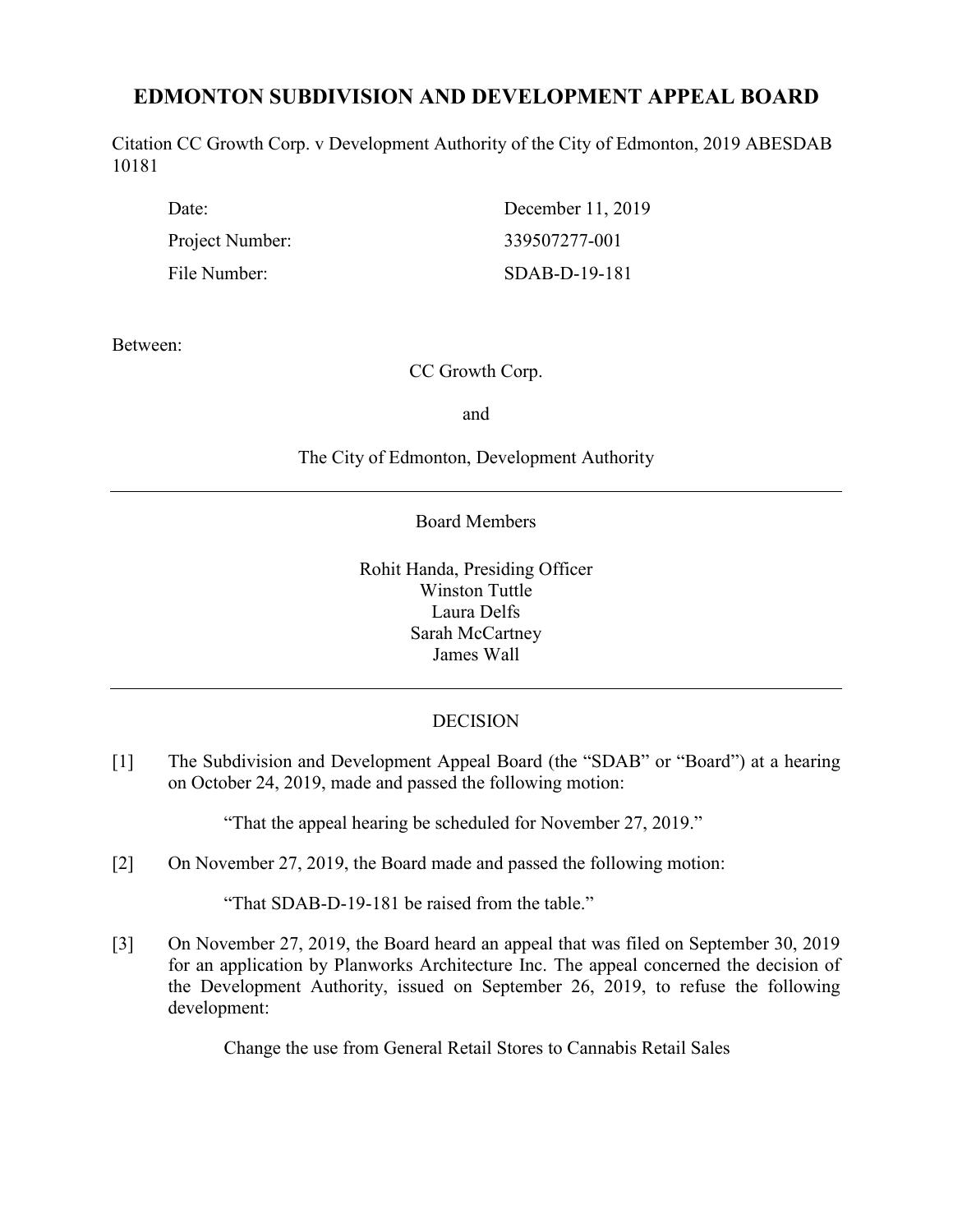- [4] The subject property is on Plan 1222211 Blk 8 Lot 46A, located at 10803 Jasper Avenue NW, within the Jasper Avenue Main Street Commercial Zone. The Downtown Special Area Overlay and Capital City Downtown Area Redevelopment Plan apply to the subject property.
- [5] The following documents were received prior to the hearing and form part of the record:
	- Copy of the Development Permit application with attachments, proposed plans, and the refused Development Permit;
	- The Development Officer's written submissions;
	- Written submissions from legal counsel of the Appellant;
	- Written submission and PowerPoint presentation from legal counsel of an affected Property Owner; and
	- One online response.

### **Preliminary Matters**

- [6] At the outset of the appeal hearing, the Presiding Officer confirmed with the parties in attendance that there was no opposition to the composition of the panel.
- [7] The Presiding Officer outlined how the hearing would be conducted, including the order of appearance of parties, and no opposition was noted.
- [8] The appeal was filed on time, in accordance with Section 686 of the *Municipal Government Act*, RSA 2000, c M-26 (the "*Municipal Government Act*" or "*MGA*").

# **Summary of Hearing**

- *i) Position of the Appellant, CC Growth Corp.*
- [9] K. Becker Brookes of Reynolds Mirth Richards & Fraser appeared as legal counsel on behalf of CC Growth Corp.
- [10] This appeal initially scheduled to be heard on October 24, 2019 was adjourned for more than a month at the request of 2150647 Alberta Ltd., only 6 days in advance of the scheduled hearing. Ms. Becker Brookes did not receive Ms. Anderson's 300 page brief until Friday and no expert's report was included. Ms. Anderson also provided a 60 page PowerPoint presentation first thing this morning. Despite such extensive submissions so close to the hearing, Ms. Becker Brookes is prepared to proceed today.
- [11] Ms. Becker Brookes noted the following corrections to her original submission:
	- a. She confirmed that the entrances of the approved Cannabis Retail Sales and the proposed Cannabis Retail Sales are across the street from each other.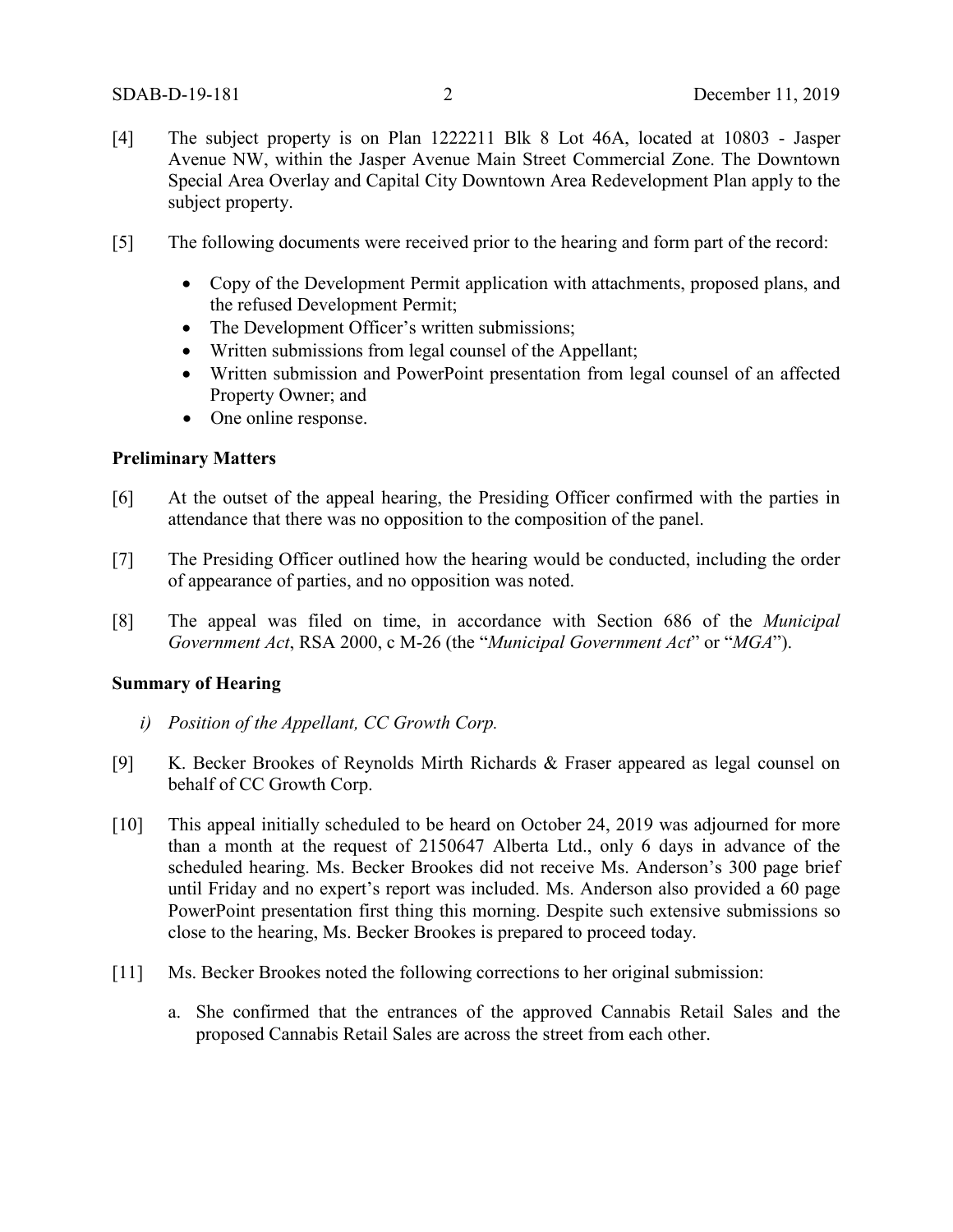- b. The word "minor" should be removed from Paragraph 23 of her submission with respect to the variance. She is not suggesting it is a "minor" variance. The degree of variance in this case does not necessarily determine the degree of impact.
- [12] The proposed development is located in the Mayfair Building on the southeast corner of Jasper Avenue and 109 Street within the Jasper Avenue Main Street Commercial Zone (JAMSC). Cannabis Retail Sales is a Permitted Use in this zone.
- [13] The proposed development violates the required 200 metre separation distance from an approved Cannabis Retail Sales at 10105 – 109 Street as per Section 70.1 of the *Edmonton Zoning Bylaw*. A variance of 168.5 metres is required; however, Section 70.1.b only permits the Development Officer to grant a maximum variance of 20 metres. All other separation distances from sensitive uses and all Provincial Regulations have been complied with.
- [14] The requested variance is appropriate as there is a high volume of both vehicular and pedestrian traffic in this high density, busy commercial area. No evidence has been put forward by the City of Edmonton or the Respondent to support that there are increased negative impacts of having two Cannabis Retail Sales within close vicinity of each other. The concerns raised are speculative and there are serious questions as to whether they are based on factual or planning considerations or stigma.
- [15] While a significant variance is being requested, there is no risk of creating precedent because the Development Officer has limited variance powers. Anything beyond a minimal variance of 20 metres must come before the SDAB and the SDAB does not consider precedents. While previous SDAB decisions have been referred to they are only to show what factors were previously considered in granting variances to separation distances.
- [16] The entire Cannabis industry is heavily regulated, both federally and provincially, which minimizes the impact of two Cannabis Retail Sales in close proximity. The proposed conditions of the Development Officer also mitigate potential concerns.
- [17] In determining if it is appropriate to grant the requested variance, the Board requires evidence that the proposed development will not unduly interfere with the amenities of the neighbourhood or materially interfere with or affect the use, enjoyment or value of neighbouring parcels of land as per Section 687(3)(d) of the *MGA*.
- [18] The Board is not required to find there will be NO impact. SOME impact is permitted; however it must be an impact that the Board is satisfied with and is not material or not undue. The Board's decision must be based on evidence, not on speculation or unsupported concerns. Today's particular set of facts meets the variance test. The Respondent's concerns are in large part merely speculative with no evidentiary basis.
- [19] The reasons to refuse to grant the variance must focus on proper planning considerations. Stigma or concerns of health impacts cannot be considered. No evidence has been submitted that having two Cannabis Retail Sales too close together will increase crime.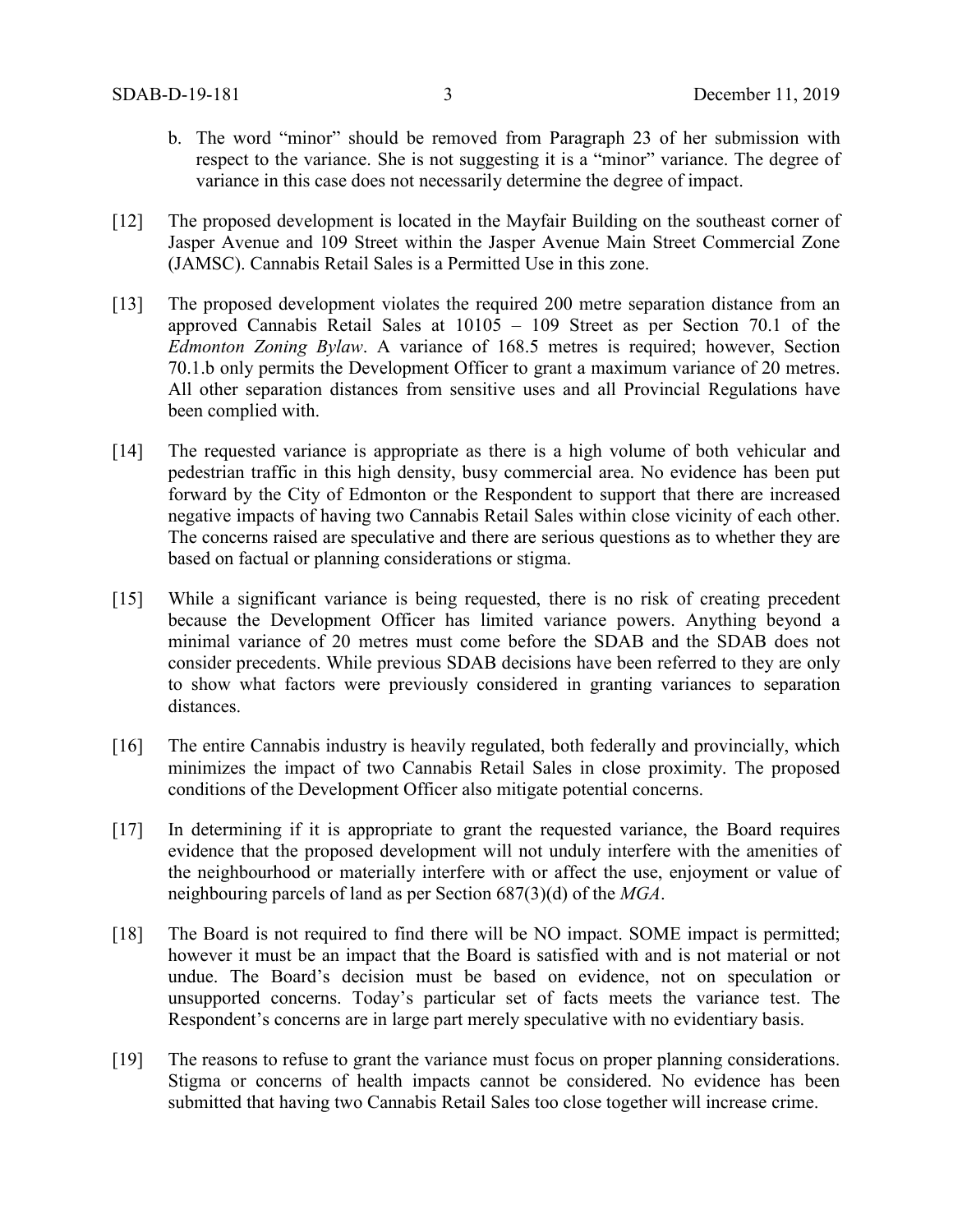- [20] While the approved Cannabis Retail Sales has a development permit, as far as the Appellant is aware, it does not yet have a licence from AGLC and is not yet operating.
- [21] Sections from *Laux* were referred to by the Respondent which address when variance power can be used. As per *Laux*, unlike other jurisdictions, Alberta has no requirement in its variance power to establish undue hardship. The only test the Board needs to consider today is 687(3)(d) of the *MGA*. There is no basis for the argument that there is an extra hurdle that the Appellant needs to overcome.
- [22] The situation here is a busy downtown location with pedestrian access, vehicular traffic running in all four directions, LRT access and high end residential rental space in the vicinity. The retail space available is of a higher quality than other areas in Edmonton.
- [23] Clustering is an issue if it creates an area where other retail businesses do not want to go. It would be a different set of circumstances if this were a lower rent retail corridor with Cannabis Retail Sales, liquor sales, a cash store and a pawn shop present such as what you find along 118 Avenue. The Mayfair is a relatively new building which still has spaces for lease and there are no other negative uses in the surrounding retail space. As indicated in the Respondent's submission, there is a large variety of retail in the immediate area including bars and restaurants. Ms. Becker Brookes does not believe that two Cannabis Retail Sales across the street from each other will prevent other retail opportunities from using this area of downtown.
- [24] Many municipalities within Alberta struggled with imposing separation distances regarding Cannabis Retail Sales and there are great differences from municipality to municipality ranging from 0 metres to 300 metres. Some of the municipalities made Cannabis Retail Sales a Discretionary Use rather than a Permitted Use.
- [25] The City of Edmonton's decision to go with a 200 metre separation distance was based on the public engagement results they received. Ms. Becker Brookes cautioned the Board from relying on public engagement as the results cannot be considered as actual evidence regarding the impacts of Cannabis Retail Sales.
- [26] The Respondent highlighted sections of the Capital City Downtown Plan which stipulates that there should be compatibility between the entertainment environment and other uses such as residential. This plan talks about limiting the concentration of Bars, Pubs and Nightclubs to prevent overcrowding and public disturbances in any one area. It also encourages a Retail Growth Strategy for the Downtown be adopted to achieve increased overall retail growth, to identify areas for greater retail identity and focus, and to foster clusters of retail businesses. Ms. Becker Brookes submits that the Downtown Plan suggests that retail stores should be clustered in certain areas.
- [27] While the Downtown Plan speaks to the compatibility of different uses it also encourages retail growth. Cannabis Retail Sales is a new and exciting retail business selling a legal product and is to be encouraged. This area prides itself in high end retail stores which target the residents of the higher end downtown residential areas.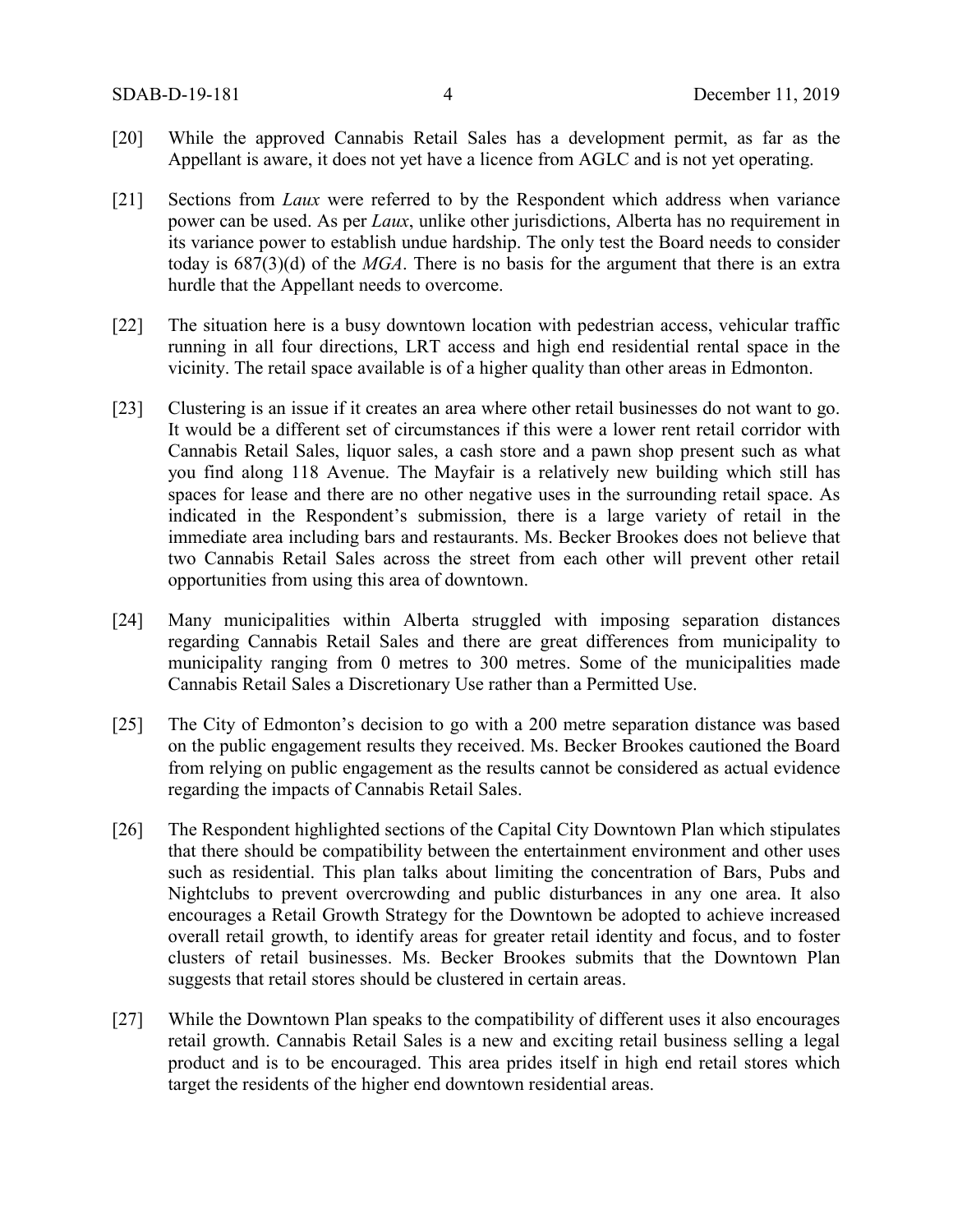- [28] While the Respondent provided crime statistics in this particular area that shows a higher number of assaults, there is no evidence before the Board that Cannabis Retail Sales has any impact on crime. It would be speculative to say that two Cannabis Retail Sales within 31.5 metre proximity would result in an increase in crime.
- [29] The Respondent provided an Alberta Health Services Report that contains recommendations regarding Cannabis regulations for Alberta municipalities. This report was intended to provide guidance and assistance prior to legalization. The Respondent highlighted sections of this report that deal with clustering, social and health impacts, and impacts on vulnerable populations. It is important to note that these were just recommendations and contain no evidence of potential impact. Alberta Health Services' mandate is to ensure regulations are in place to address public health concerns. The Board's concern is planning and development.
- [30] The variance being requested is based on facts and locations. While the Board does not have to rely on previous decisions, these decisions may be helpful because they demonstrate the previous planning concerns that were considered such as what are the amenities of the neighbourhood, how are the neighbours using and enjoying their parcels of land and how will granting this variance impact that.
- [31] Previous decisions supported granting a separation variance where similar circumstances were present as today. The two developments are in a very high density commercial and residential area and allowing them both to operate will not prevent other retail business from locating there. This is not a block of mainly residential or industrial development with a few retail spots available. Quite a few retail opportunities are still present.
- [32] The stores are located directly across the street from each other; however, the street in question is Jasper Avenue, one of the busiest streets in Edmonton with five lanes of traffic. A person would have to cross Jasper Avenue at the controlled intersection at Jasper Avenue and 109 Street; jaywalking is not easy. Traffic going east or west will have much easier access to one of the stores than the other; it is not possible to do U-turns at this location.
- [33] A variety of uses prevail in this area and Cannabis Retail Sales would support not only the high density residential development but also the other uses such as bars, restaurants and other retail establishments. One additional Cannabis Retail Sales will not undermine the desire for diversity in the area.
- [34] In the City of Edmonton, there is a real push towards increasing retail opportunities within access to LRT which the proposed development supports.
- [35] The magnitude of a variance is not always an indication of impact. Here we have a predominately commercial area at street level with a diversity of commercial uses and the two Cannabis Retail Sales are physically separated across a major street. 30 metres side by side is different than 30 metres across the street from each other.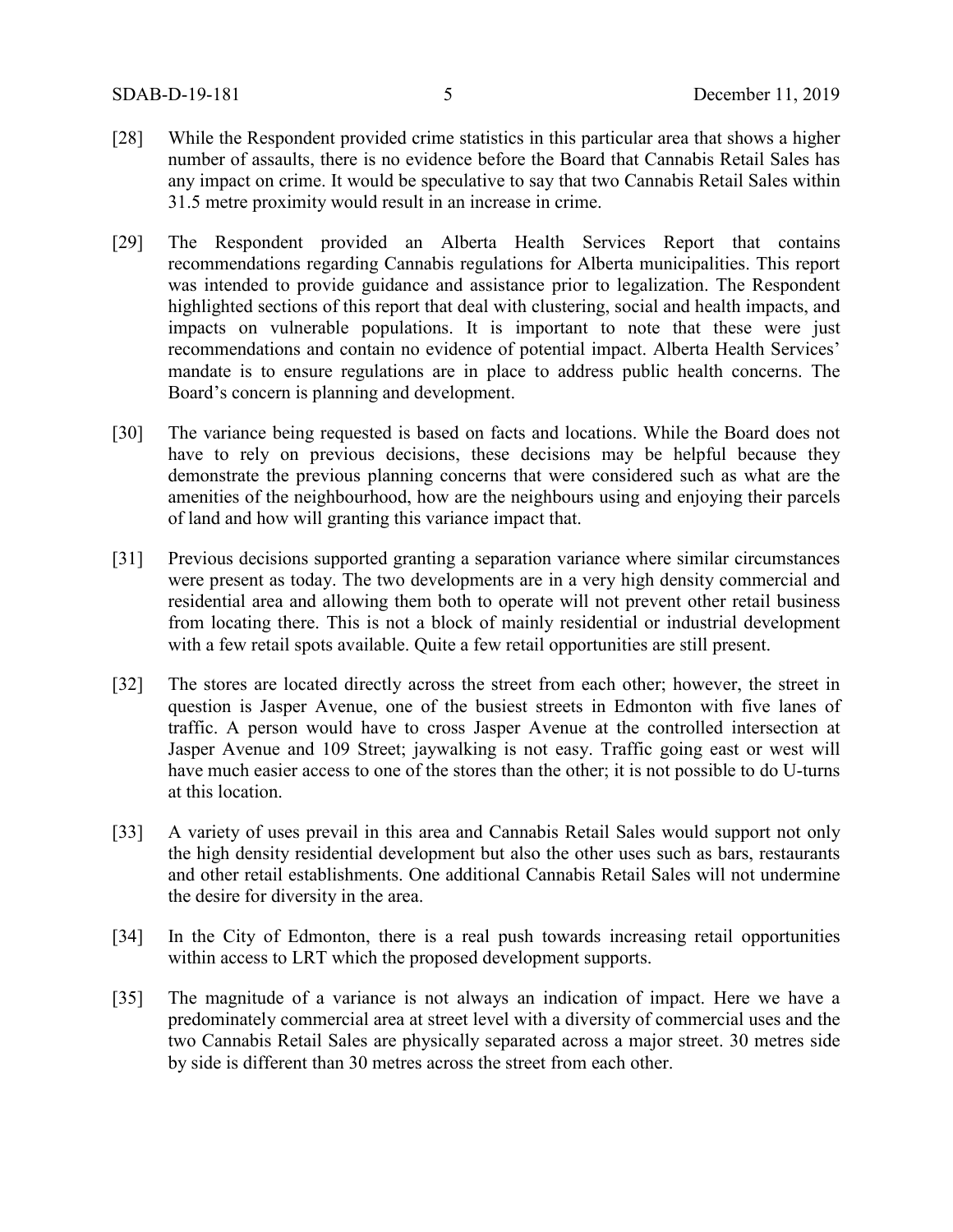- [36] There is no evidence that Cannabis stores or a proliferation of Cannabis stores increases crime, noise, consumption or use; reduces property values; prevents other business from locating there or that safety is reduced in the area.
- [37] Cannabis use in youth is always a concern but that does not apply here because the required setback from sensitive uses is met. Also the nearby residential area is not particularly family oriented.
- [38] The N*ewcastle Centre GP Ltd v Edmonton (City), 2014 ABCA 295* ("Newcastle") decision was referred to and Ms. Anderson included a recent SDAB decision in her material that was appealed to the Courts on the issue of how the SDAB should be guided by *Newcastle*. While the Court of Appeal has not yet issued a decision, *Newcastle* is still instructive to the Board in determining what evidence is required to determine that Section 687(3)(d) has been met. The Board does not have the onus to prove a negative effect. Participants must bring evidence forward which must be more than an expression of concern. The burden is on the Appellant to show there will be no undue impact. The Respondent is here today to give evidence as to why the test has not been met.
- [39] The facts today support the fact that impacts to the surrounding area will not be increased in any way as a result of the variance required between the two locations.
- [40] The Appellant provided the following responses to questions from the Board:
	- a. No community consultation was done with neighbours. No support was sought and no negative impacts were received.
	- b. Her client has the support of the landlord who has granted a significant extension in the offer to lease.
	- *ii) Position of the Development Officer, I. Welch*
- [41] Mr. Welch referred to Section 70.1(c) of the *Edmonton Zoning Bylaw* which states that if a variance is granted under Section 70.1(b) the Development Permit shall be issued as a Class B Discretionary Development. While the Appellant stated that Cannabis Retail Sales is a Permitted Use at this location, we are ultimately talking about a Discretionary Development.
- [42] The concerns Mr. Welch outlined in his written submission confirm that the proposed development would create a negative impact.
- [43] Regulatory systems are meant to minimize chances of harm which can come from a variety of different contexts. Clustering can be problematic for public health in the case of narcotic sales.
- [44] Mr. Welch submits that public engagement provides guidance as to what the broader community perceives to be undue negative impact. When drafting the regulations council relied on the public input for guidance. It is quite reasonable to bring up public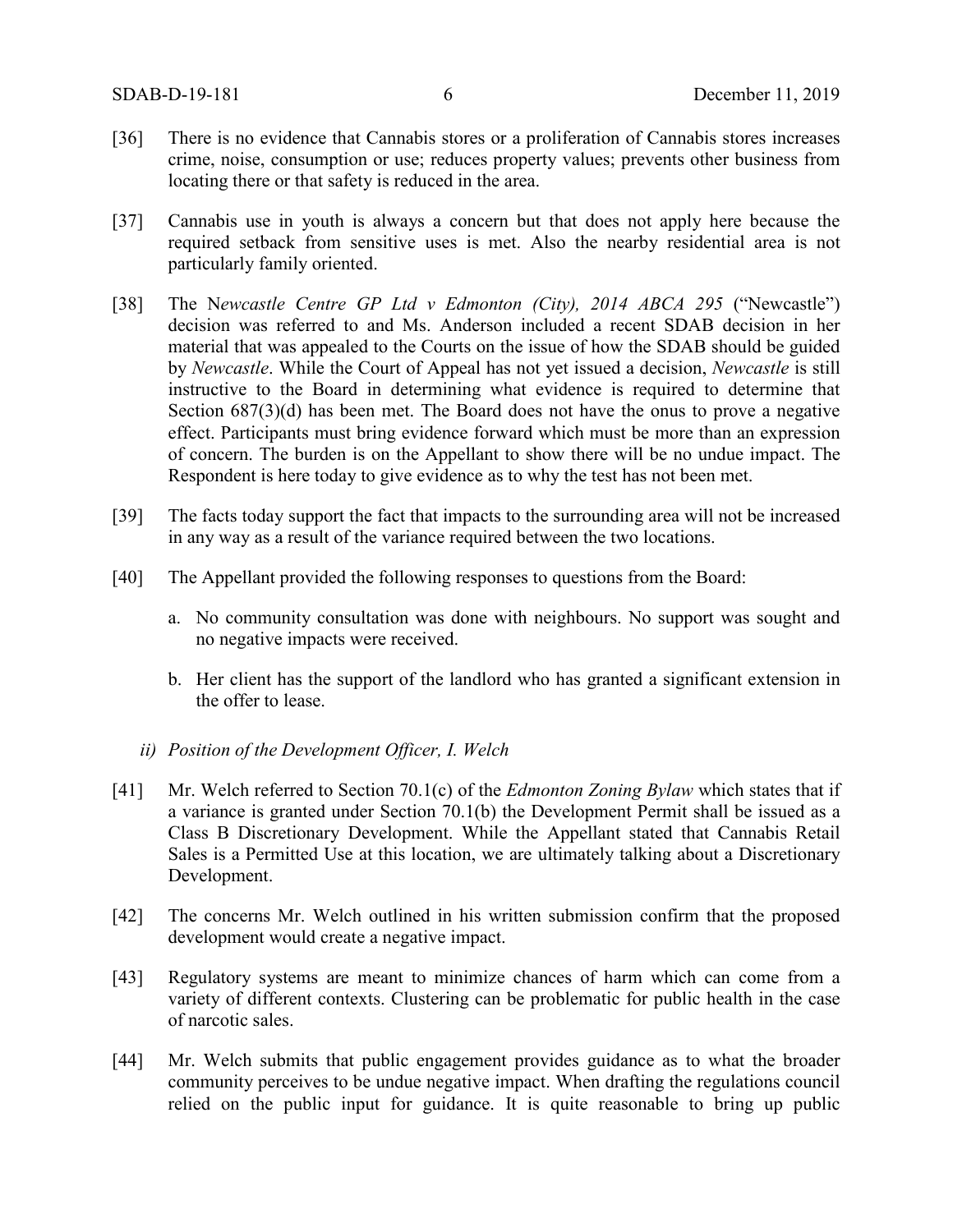engagement to determine if an undue impact will be created in light of the significant variance being sought.

- [45] The Cannabis Retail Sales regulations have only been in effect for 19 months. Granting such large variance "creates an absurdity" and Mr. Welch finds this concerning. The 200 metres separation distance results in Cannabis Retail Sales being spaced about a block apart. Council, administration, and public engagement are all saying harm is being created by having them placed too closely together.
- [46] Should this application be granted, two corners of a prominent intersection will be occupied by Cannabis Retail Sales – this is a form of clustering. This is fundamentally bad planning practice and does not create the diversity of uses that the Downtown Plan aims for.
- [47] Mr. Welch provided the following responses to questions from the Board:
	- a. He is not aware of any planning related concerns that have been submitted with regards to Cannabis Retail Sales; however, with the moratorium, many of the approved stores have not yet opened. While there is no reviewable evidence of the real harms associated with Cannabis Retail Sales, we have the various planning considerations meant to minimize potential harm.
	- b. No community consultation was done regarding this application. Many of the apartments in this area are rentals.
	- c. When you have clustering you have several stores of the same type that operate in similar ways with similar hours. This creates a fundamental change in the built-up environment of that area and can create a safety hazard as eyes are taken off the street at a set hour. If there are a variety of operating hours there are ongoing eyes on the street for longer periods of time.
	- d. Corner spaces of a major intersection tend to be prime property. It is problematic if two of these prime spaces are taken up by Cannabis Retail Sales. This harms economic diversity and creates a wave effect on the surrounding area. When you have a diverse area in terms of store types and use categories it generally benefits everyone as there is more variety, more shoppers and an increased value of the stores. If you start limiting the store types and uses you have the exact opposite.
	- e. The entrance and exit to the proposed Cannabis Retail Sales is directly beneath the main outdoor amenity area for the Mayfair building. Many people do not like the smell of Cannabis or have allergies. Part of the reason for setbacks and separation distances of stores and residential is because of this discomfort or harm that can come from the use of Cannabis.
	- f. Many people disregard the regulations as to where Cannabis can be smoked and the smell goes up into the residential area.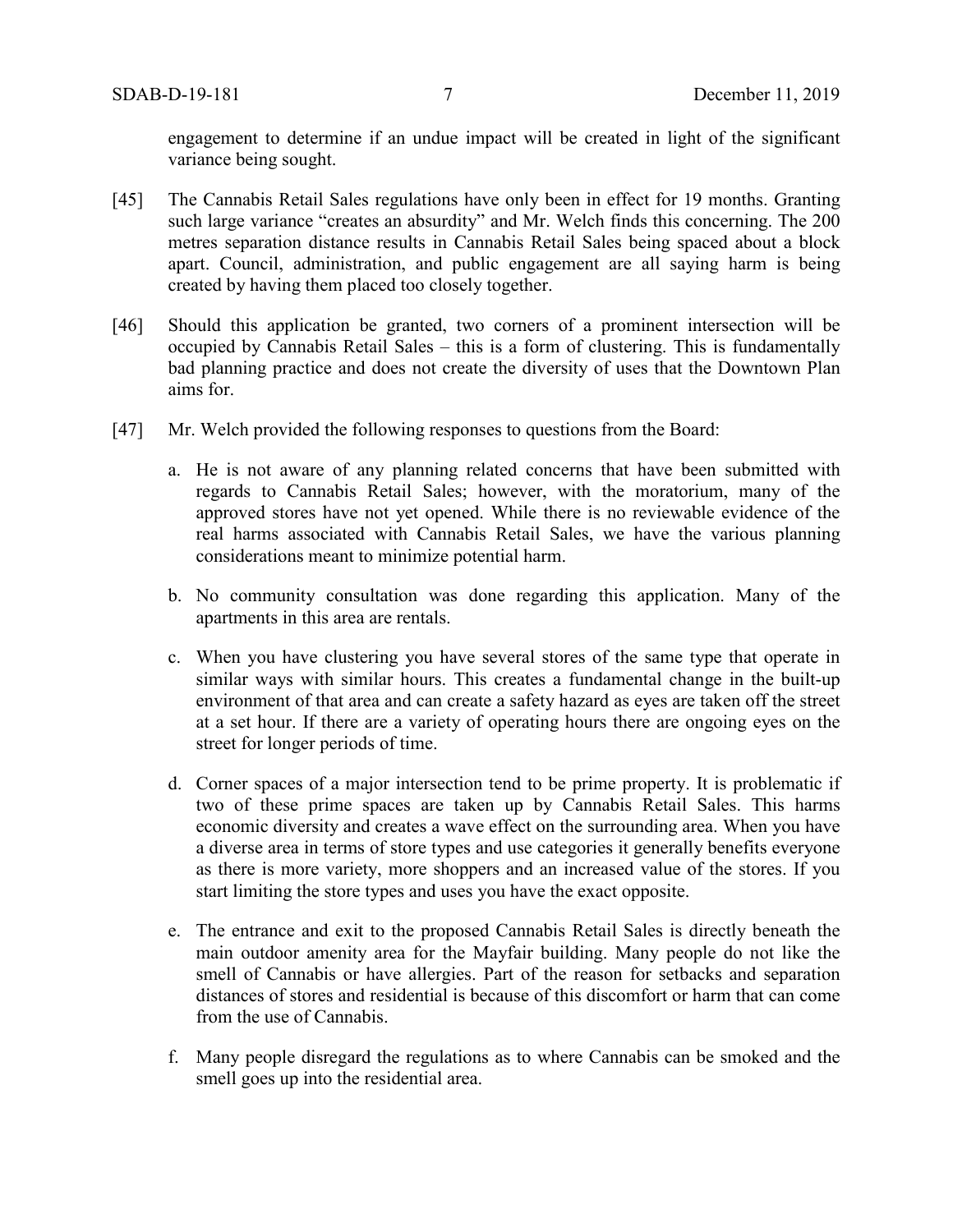*iii) Position of an Adjacent Property Owner, 2150647Alberta Ltd.*

- [48] B. Anderson of Bennett Jones LLP appeared as legal counsel on behalf of 2150647 Alberta Ltd. S. Bruce-Hayes representing 2150647 was also present. In addition to her law degree, Ms. Jones also has an urban planning architectural background. She presented a PowerPoint presentation to the Board.
- [49] Much of the urban environment is not tangible or measurable. It is taken in on a subjective basis. People are not really aware of why they like a certain area – they just congregate there.
- [50] This type of store has an impact on how an area is perceived and the harms or impacts are difficult to measure. You know when you feel good about a space but cannot articulate it. A lot of planning is not hard measurable evidence and is based on predictions and projecting into the future as to what might occur. While not all planning impacts are easily measurable it does not mean they are not important considerations.
- [51] The subject premise is on the southeast corner of a busy intersection.
- [52] In addition to Section 687(3), which outlines the Board's test, Section 11.4 of the *Edmonton Zoning Bylaw* suggests there should be a unique circumstance present when considering if a variance should be granted. In this case, there are no unique circumstances; yet a variance of 84 percent is being requested.
- [53] A suggestion was made that the Capital City Downton Plan states there should be increased retail opportunities. This goal can be found in pretty much any Area Redevelopment Plan or Statutory Plan. However, not every Area Redevelopment Plan or Statutory Plan focuses so heavily on bars and nightclubs as the Downton Plan (updated in 2017) which suggests that this is a sensitive environment. Care must be taken when adding additional sensitive uses such as Cannabis Retail Sales, especially if the impact is not known.
- [54] There are five subzones in the Downton area and Jasper Avenue is the core that connects all of these sub-areas. This is an important core to get right as it is an important entrance point to the downtown area. The Statutory Plan already cautions as to what is appropriate to put in the area and it is important to get the right mix of nightclubs, bars and pubs.
- [55] There is a 200 metre separation distance rule in effect regarding locating Cannabis Retail Sales from each other which is generally about the length of a City Block. Here an 84 percent variance (168.5 metres) is required. In municipalities that have decided to have 0 metre setbacks between Cannabis Retail Sales, this type of use is Discretionary and is controlled that way rather than using a separation distance.
- [56] She disagrees with the Appellant that Alberta Health Services recommendations do not translate into planning impacts and the two are not linked. Section 7 of the *MGA* gives Council the authority to pass bylaws that are prospective in nature and allows Council to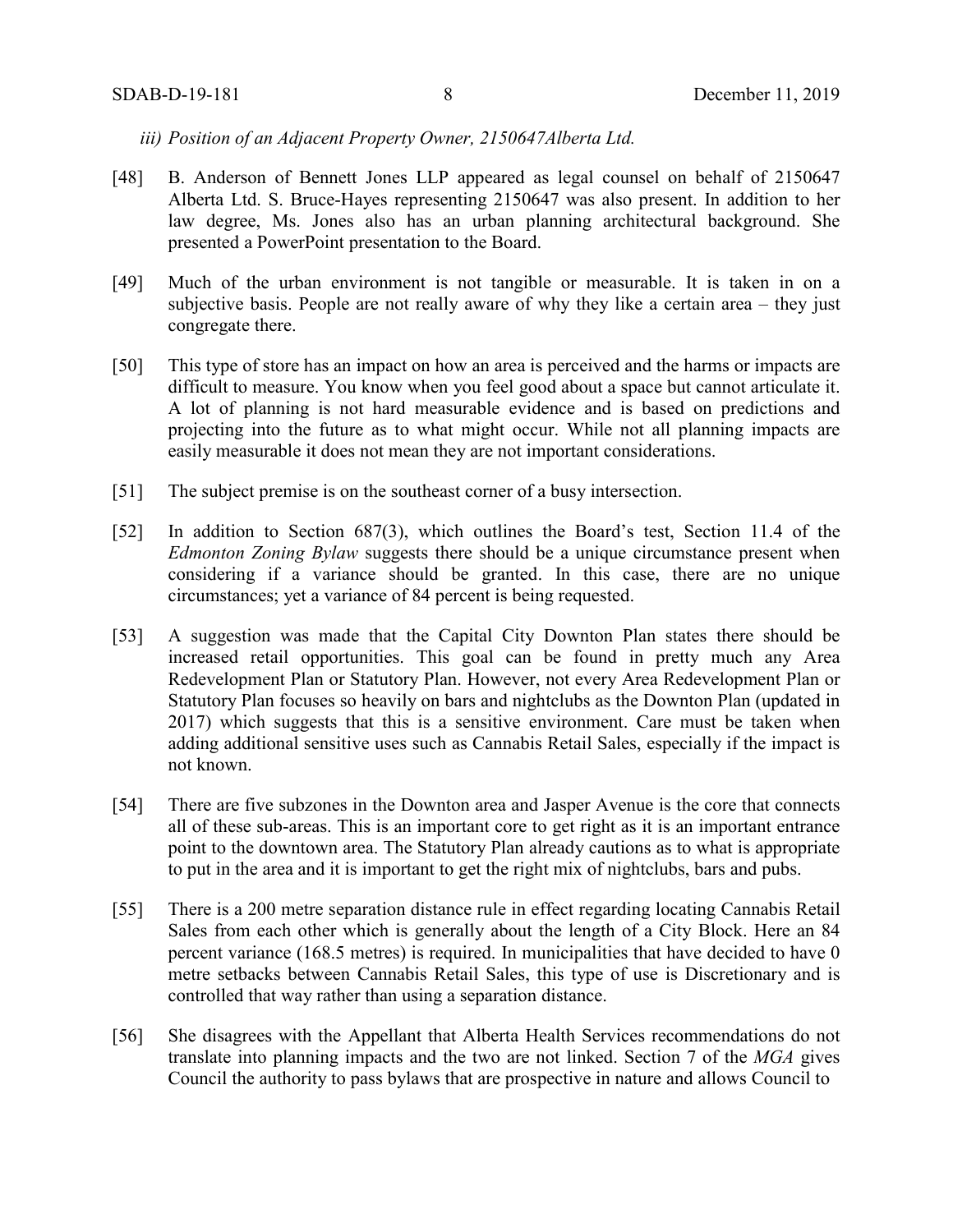put protections in place to ensure that not too many Development Permits are issued:

Part 2 Bylaws

Division 1 General Jurisdiction

General jurisdiction to pass bylaws

- 7 A council may pass bylaws for municipal purposes respecting the following matters:
	- (a) the safety, health and welfare of people and the protection of people and property;
		- (b) people, activities and things in, on or near a public place or place that is open to the public;

Until you get a use on the ground and enough years have passed we do not know what the impacts of setback distances are. Health and safety are not separated from planning.

- [57] While it is correct that the material she submitted from Alberta Health Services are just recommendations, Alberta Health Services suggested 300 to 500 metre separation distances between Cannabis Retail Sales. Where other municipalities have imposed 0 or a minimal setback requirement, the use was left as Discretionary rather than Permitted.
- [58] Regarding public consultation, over 50 percent of respondents felt Cannabis Retail Sales should be 200 metres or more apart; 200 metres was the lower distance and 30 percent of respondents wanted Cannabis Retail Sales separated by 1 kilometer. While it is correct that these Respondents are not elected and have no particular specialty, Council is elected and makes decisions on behalf of these constituents that have expressed concerns. Council felt that 200 metres would be a balancing of these interests. When Cannabis Retail Sales came back before Council in February, 2019, Council chose not to revise this 200 metre setback.
- [59] The 200 metre separation distance is intended to ensure an equitable distribution of Cannabis stores, prevent clustering of Cannabis stores in one neighbourhood and to maintain the opportunity for a diversity of business in commercial areas. The Development Officer has been authorized to grant a maximum variance of 20 metres to deal with situations where Cannabis Retail Sales do not quite comply with the required 200 metre separation distance. This limit is not placed on the Development Officer for all uses; Council was obviously concerned about this use.
- [60] The following criteria were considered in prior SDAB decisions in determining whether a separation distance variance should be granted:
	- Sightlines between two stores
	- Same street
	- Walking Distance
	- Diversity of Uses in area
	- Nature of Roadways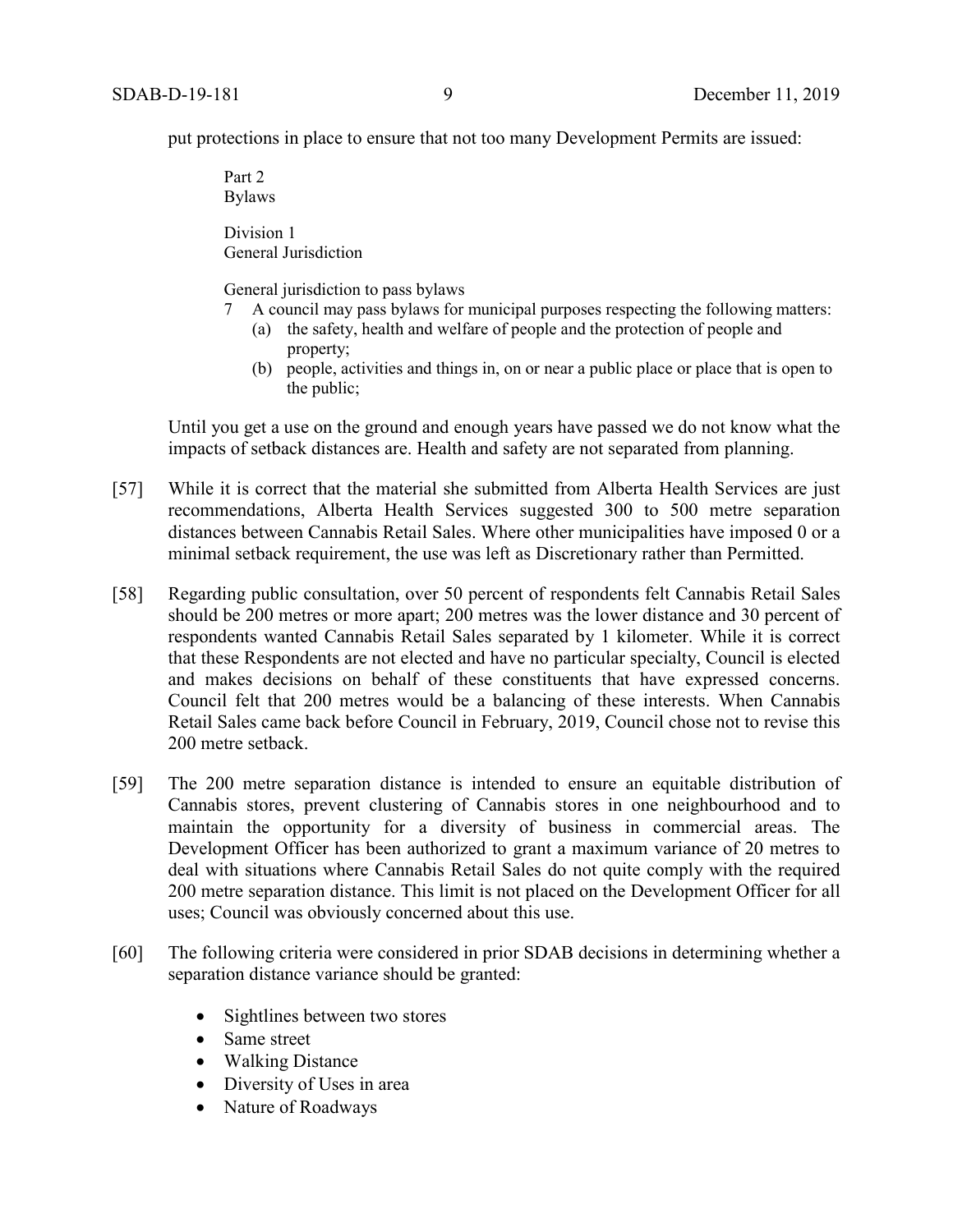- Character of the Area
- [61] A series of slides was shown to provide context as to how the two Cannabis Retail Sales would be located in relation to each other, the lineal retail frontage they would take up along Jasper Avenue and 109 Street, and the large visual impact two adjacently located stores would have on pedestrians and motorists entering the area from different angles. 109 Street and Jasper Avenue operate differently; 109 Street is very wide with a boulevard separating the two directions of traffic while Jasper Avenue has no middle boulevard.
- [62] Ms. Anderson is not aware of any other situation where two Cannabis Retail Sales that are visible at the same time have been allowed at such a prominent corner.
- [63] It is important to look at the immediate context. While the building may be new and high end this is not necessarily the case for all of the surrounding area. There are many rentals and a transient population going west into Oliver. There is a high concentration of bars, pubs and places where people will consume alcohol within 150 metres of the proposed development.
- [64] Slide 21 (an overhead map) provides a summary of the location of the Approved and Proposed Cannabis Retail Sales in relation to nearby liquor stores, restaurants, bars, pubs and nightclubs. Two other approved Cannabis Retail Sales are also identified on this map.
- [65] This is quite a busy pedestrian environment and the Downtown Plan mentions making the area child friendly. When Ms. Anderson walked the area prior to this hearing, she did see some children walking in the area.
- [66] Ms. Anderson had difficulty getting numbers or evidence regarding crime statistics for this area although there did seem to be a number of assaults. No traffic study was available. The analysis today does not easily lead into quantitative measures.
- [67] Reference was made in the Appellant's submissions to two Cannabis Retail Sales that were approved across the street from each other on Whyte Avenue; however the circumstances found on Whyte Avenue are very different than what is before the Board today. The two Cannabis Retail Sales on Whyte Avenue are located mid-block, have a much smaller street frontage and can barely be seen by a person entering the area. There is also a dividing boulevard on Whyte Avenue and very large trees along both sides of the street which help mitigate the visual impact.
- [68] In Section 10.7(2)(e), *Laux* cautions about granting such a significant variance as is being sought today:

It is obvious that if a general rule is to be set aside in a given case, there should be some unusual circumstances to justify such an action, otherwise there is a danger that the use of the variance power can result in a *de facto* redrafting of the bylaw through the board exercising that power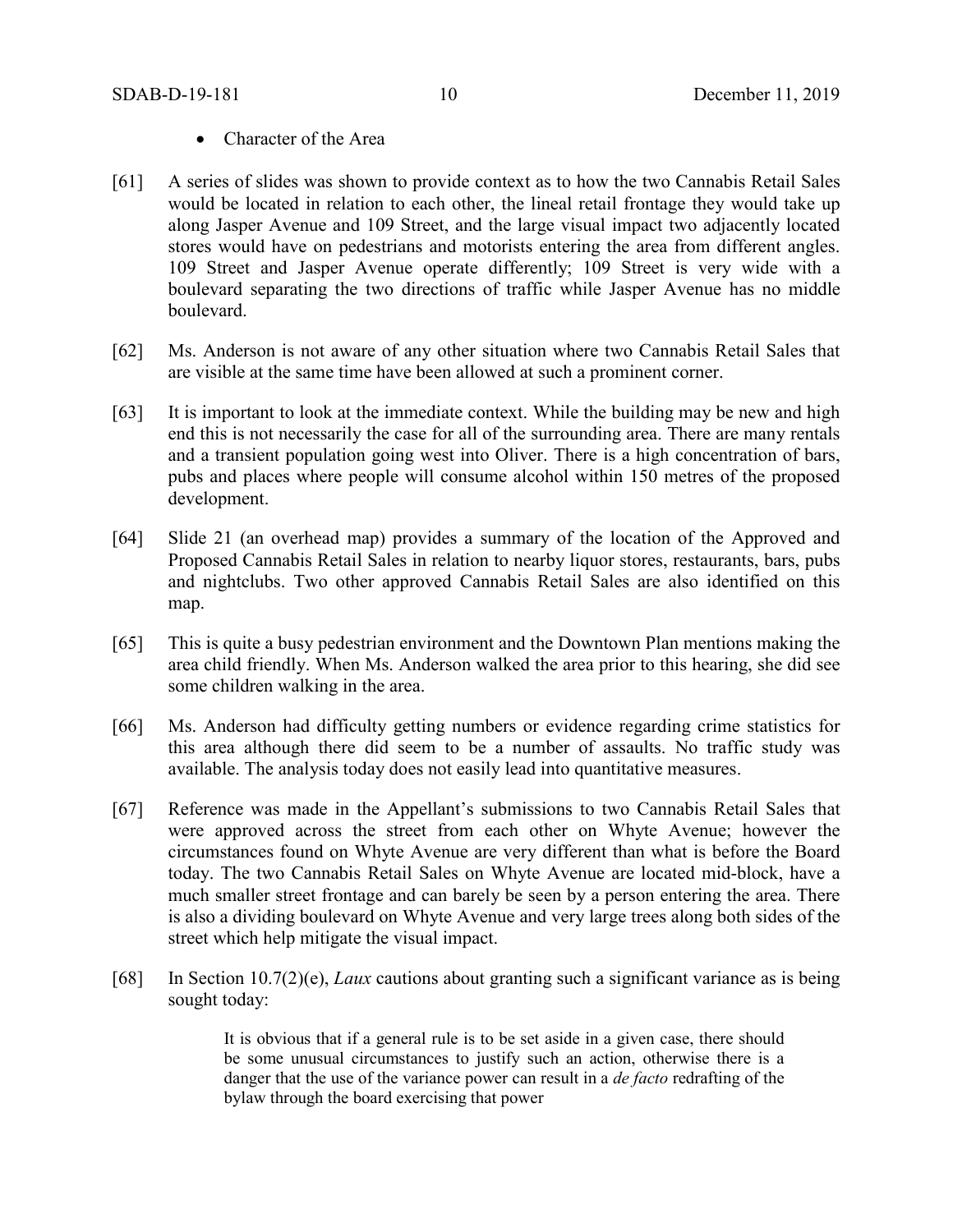Council intended for the 200 metre separation distance to be addressed in a meaningful manner. Had they wanted to decrease that separation distance they could have done so when the review of Cannabis Retail Sales was done in February of 2019.

- [69] Slide 51 of the PowerPoint presentation contains directions that were provided to the SDAB by the Development Authority prior to legalization but are still appropriate. Setbacks and public consultation went through a thorough analysis by legal planning and Council. A number of factors were at play when Council made the decision to impose the 200 metre separation distance.
- [70] We are at the infancy stage of Cannabis Retail Sales in the retail environment. A Development Permit is issued in perpetuity and you cannot roll it back. It is better to roll out slowly and watch for circumstances that occur in ensuing years and re-assess after that. Why is there a rush to approve something you may not want? A new application can be made in 6 months; that would allow an additional 6 months to see how existing stores interact.
- [71] 170 Cannabis Retail Sales have been approved in Edmonton and only 54 of those have been licensed by AGLC. Because of the moratorium most stores have been operational for only 6 to 12 months at best. On November 21, 2018, there were only 13 licensed retailers in Edmonton. There is not much data as to the impact of Cannabis Retail Sales as opposed to liquor.
- [72] Planning impacts of Cannabis Retail Sales are difficult to determine partially because a significant black market still exists. Also, edibles will be coming on stream soon, offering a wide range of new products.
- [73] Cannabis Retail Sales is a very new industry and there is a lot of learning to do with respect to Cannabis impacts on driving. It is difficult to compare what is happening in Canada to what is happening in the United States as per the following quote from a study done in July.

Impacts of legalization on the use of cannabis in Canada remain uncertain because the *Cannabis Act* has been in place for less than a year and because Canada's framework for legalization makes comparisons to other jurisdictions difficult" (due to varying regional access, different provincial/territorial retail sales models, restrictions on potency. and product types).

- [74] Having two Cannabis Retail Sales at such a prominent location increases the likelihood of negative interactions regarding patrons and nearby alcohol uses.
- [75] A lead tenant in such a prominent location often determines how an area is viewed. In this case it can impact what businesses stay or move into the area. A negative perspective often leads to a negative reputation and less variety of businesses.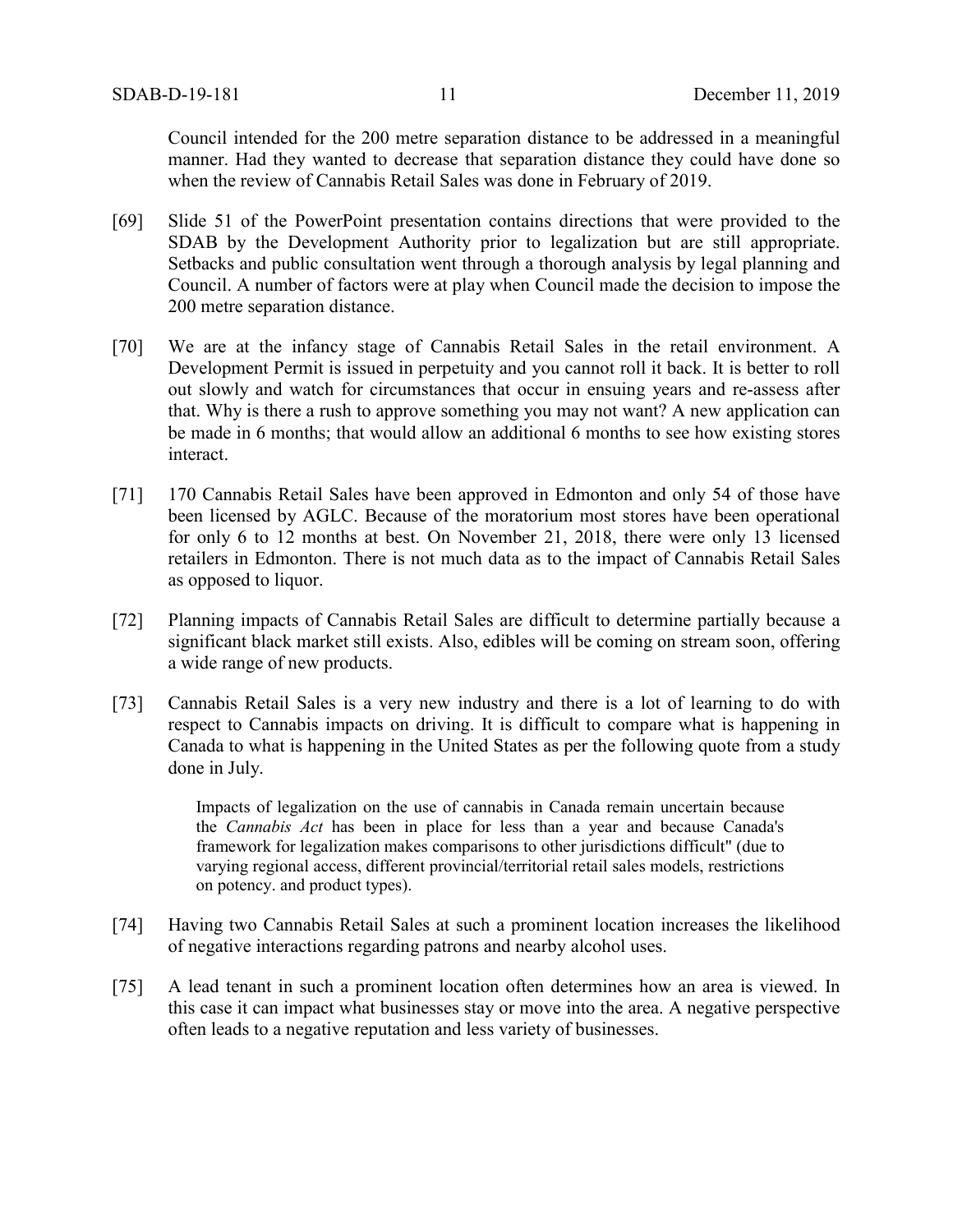- [76] As a Development Permit is issued in perpetuity it is important to move forward carefully. Approving a second Cannabis Retail Sales in this location will result in clustering and will elevate potential negative impacts because:
	- This is a busy intersection entering the Downtown
	- Two stores will occupy a large amount of highly visible street frontage
	- They would be directly across the street from each other
	- They would be easily visible at the same time
	- It would be a short walking distance between stores
	- The area is historically sensitive to safety issues, public disturbances, negative social interaction and perceptions
	- There are a high number of bars, nightclubs and pubs in the vicinity.

#### Sean Bruce-Hayes (2150647 Alberta Ltd.)

- [77] Mr. Bruce-Hayes has done over 75 licenses across Canada, predominately in BC and Alberta. He is currently working with companies to observe roll-outs in different municipalities. In Alberta, different municipalities have established different setbacks and he is now seeing how these setbacks impact the community and the bottom line of Cannabis Retail Sales.
- [78] Reputation, perception and stigma are real harms. Stigma is very relevant and is one of the biggest hurdles they have had to overcome.
- [79] Kamloops, B.C. took a fairly liberal approach towards Cannabis Retail Sales and this resulted in a negative stigma in the media. At the block level, anchor tenants dictate a complex. There are certain tenants and providers that do not want Cannabis and will decide to either to not move into a community or will decide to move out of that community due to the presence of a Cannabis Retail Sales. The presence of Cannabis Retail Sales also impacts if people will want to live in a community. Two stores clustered in one corner on prime anchor tenant real estate do have an impact on a community.
- [80] The City of Medicine Hat did not establish setbacks for Cannabis Retail Sales and six are currently located in the downtown area. Now shoppers do not want to go downtown because of all the Cannabis and this is not helping other business located there either. Allowing too many businesses too close together in Medicine Hat is setting up businesses in the downtown area to fail as they will not all succeed.
- [81] Nanton, B.C, with a population of 8,000 did not establish setback requirements for Cannabis Retail Sales and there are currently 7 approved Development Permits. There is no way all of these Cannabis Retail Sales can be sustained.
- [82] Crime statistics take time but what leads crime statistic are insurance premiums. Both landlords and tenants are being hit with additional insurance premiums as insurance providers are seeing there has been an increase in break-ins relating to Cannabis Retail Sales.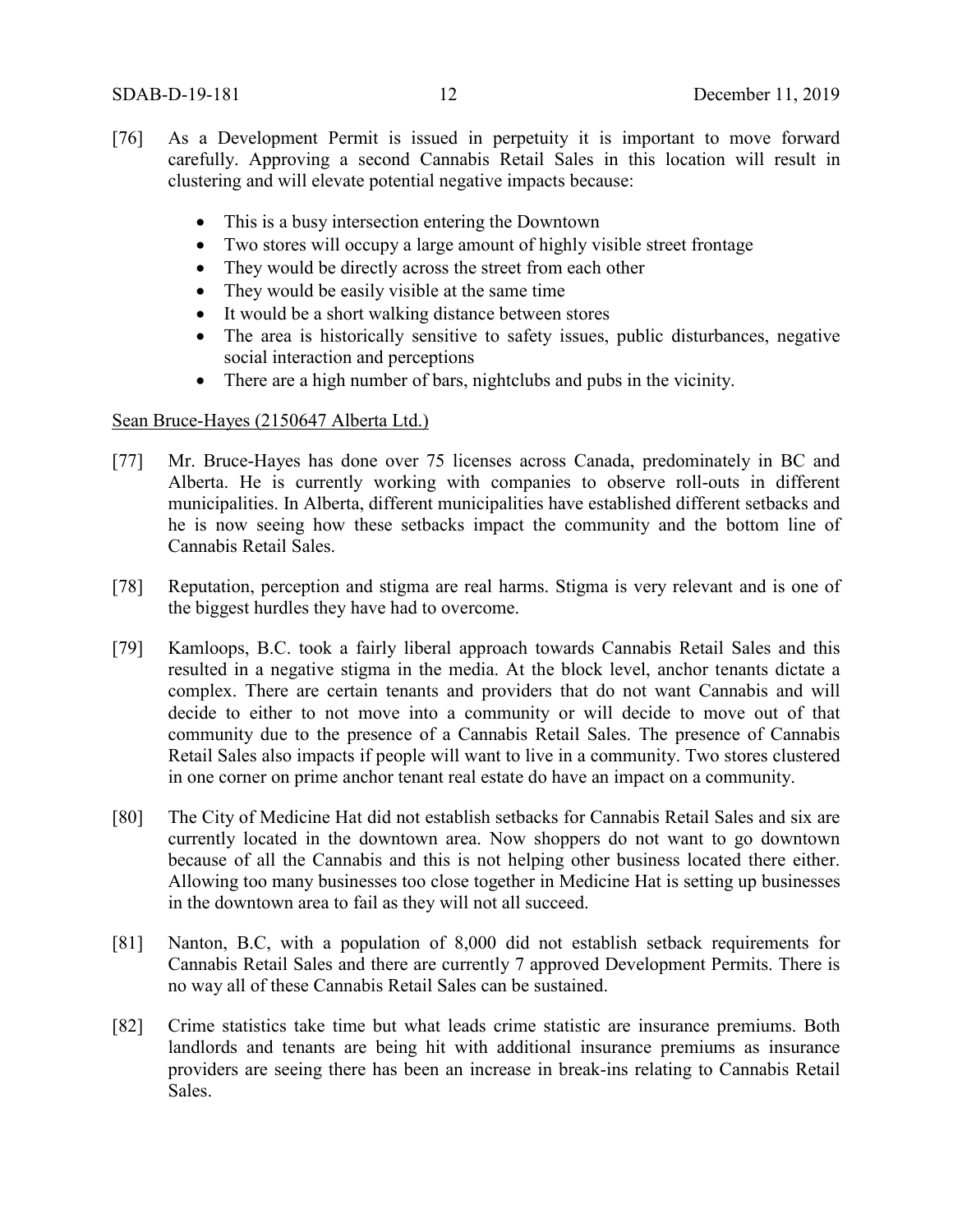- [83] Ms. Anderson and Mr. Bruce-Hayes provided the following responses to questions from the Board:
	- a. They are not suggesting that this area cannot sustain several retail stores. But the question that needs to be answered is what is the pedestrian experience coming in and what perceptions to they get from the environment?
	- b. Ms. Anderson believes Cannabis Retail Sales are allowed to be open until 1:00 a.m. and would be busiest in the evening. These hours would align with pubs and bars.
	- c. AGLC wants Cannabis Retail Sales to educate their patrons that the mixture of Cannabis and alcohol is very negative. Municipalities took this into account when they imposed separation distances.
	- d. She is not aware of any negative concerns from existing Cannabis Retail Sales other than the increased break-ins mentioned by Mr. Bruce-Hayes. It will take years until there is a large enough body of data or experience to be able to quantify some of the negative impacts. Vancouver led Canada in Cannabis Retail Sales and has seen an increase in smoking, loitering and crime.
	- e. Ms. Anderson agreed that the application of section 11.4 is not a mandated requirement but believes that the circumstances of the site are part of the overall criteria that the Board should look at. The Board should consider what is unique about the site to warrant granting such a large variance; otherwise, what is the point of a 200 metre required separation distance. There is plenty of other retail space available mid-block which would have much less of an impact.
	- f. She agrees that the Newcastle decision says you cannot presume harm simply because a separation distance is provided in the bylaw. In this case, there is no easy way to present tangible, measurable harm. There are soft planning impacts and perceptions in play which are not so easy to measure but no less important.
	- g. The Board can make a reasoned decision without having to wait and see. Ms. Anderson feels enough information has been presented to demonstrate that approving the permit will result in negative impacts.
	- *iv) Rebuttal of the Appellant, Ms. Becker Brookes*
- [84] In response to a question from Ms. Becker Brookes, Ms. Anderson confirmed that her client's Cannabis Retail Sales is not yet operating.
- [85] While Section 70.1(c) of the *Edmonton Zoning Bylaw* provides that if the Development Officer grants a variance the development will be considered a Discretionary Development, this is a Permitted Use for which the SDAB would be granting a variance.
- [86] The Development Officer stated that considering a variance of this significance would be an absurdity and it is expected that the SDAB should respect the will of City Council.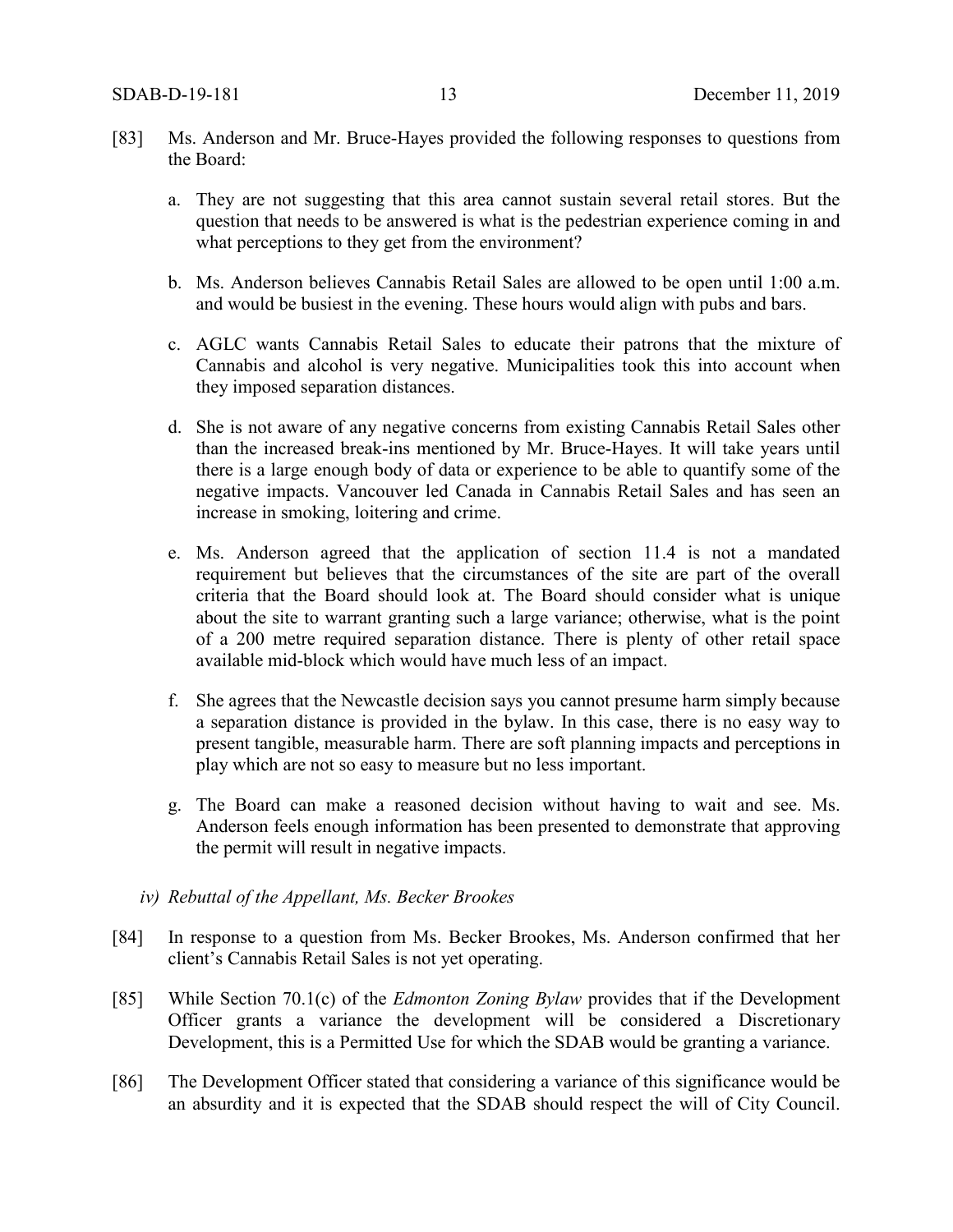The SDAB does not owe any deference to Council as long as the Board is complying with the variance test under Section 687 of the MGA.

- [87] It was stated that it is bad planning to have two of the same type of businesses on two corners of the same intersection. This all goes back to the stigma associated with Cannabis Retail Sales and would not be considered as bad planning if we were talking about two shoe stores or if you could see two shoe stores at the same time.
- [88] Ms. Anderson stated she is not aware of any complaints regarding the operation of Cannabis Retail Sales currently in operation. This demonstrates the lack of concrete evidence pertaining to required separation distances. The legal brief states that the City does not yet know the impacts but "thinks" that these are what they will be.
- [89] There are no comments about currently operating stores to support these speculative concerns and no one appeared today to oppose the proposed development other than Ms. Anderson and her client. Notice would have been provided to all affected parties within a 60 metres radius. While some properties would be rented, the owners of the buildings would also have received notice. The owner of the Mayfair supports this appeal and would be answerable to all of her tenants.
- [90] If there was not a Cannabis Retail Sales across the street this would be a Permitted Use and would have been granted a permit as of right. The exact same concerns would exist of someone stepping outside and smoking within the Mayfair's amenity area. That has to do with consumption rules and has nothing to do with separation distances.
- [91] It is true that it is often difficult to provide measurable statistics. Sometimes evidence is measurable such as a sun shadow study. Sometimes it is anecdotal such as a person being worried that a neighbour is looking down at them in their back yard. That is all evidence. However, the Board cannot rely on evidence that is merely a speculation of concern.
- [92] Ms. Anderson spent quite a bit of time on the fact that the two stores are visible at the same time and that they take up a lot of retail space on that particular corner. How does the visibility of those two stores at same time create an undue impact or materially interfere with or affect the use, enjoyment or value of neighbouring parcels of land other than the stigma attached to Cannabis Retail Sales? Stigma is not evidence and cannot be used as a proper planning consideration to find that some negative impact will occur.
- [93] A mockup of the proposed store depicts a relatively high end store intended to target a high end, professional market. Provincial regulations regarding signage; screening so you cannot see into stores; and proposed conditions requiring design elements which promote a safe urban environment and outdoor lighting all address concerns regarding the impact of having two stores. Any harm from the visibility perspective will be mitigated quite substantially by the imposition of these conditions.
- [94] The Board cannot take Section 11.4 of the *Edmonton Zoning Bylaw* into account. The Board's only test is outlined in section 687(3)(d) of the *MGA* and to add additional hurdles would be an error.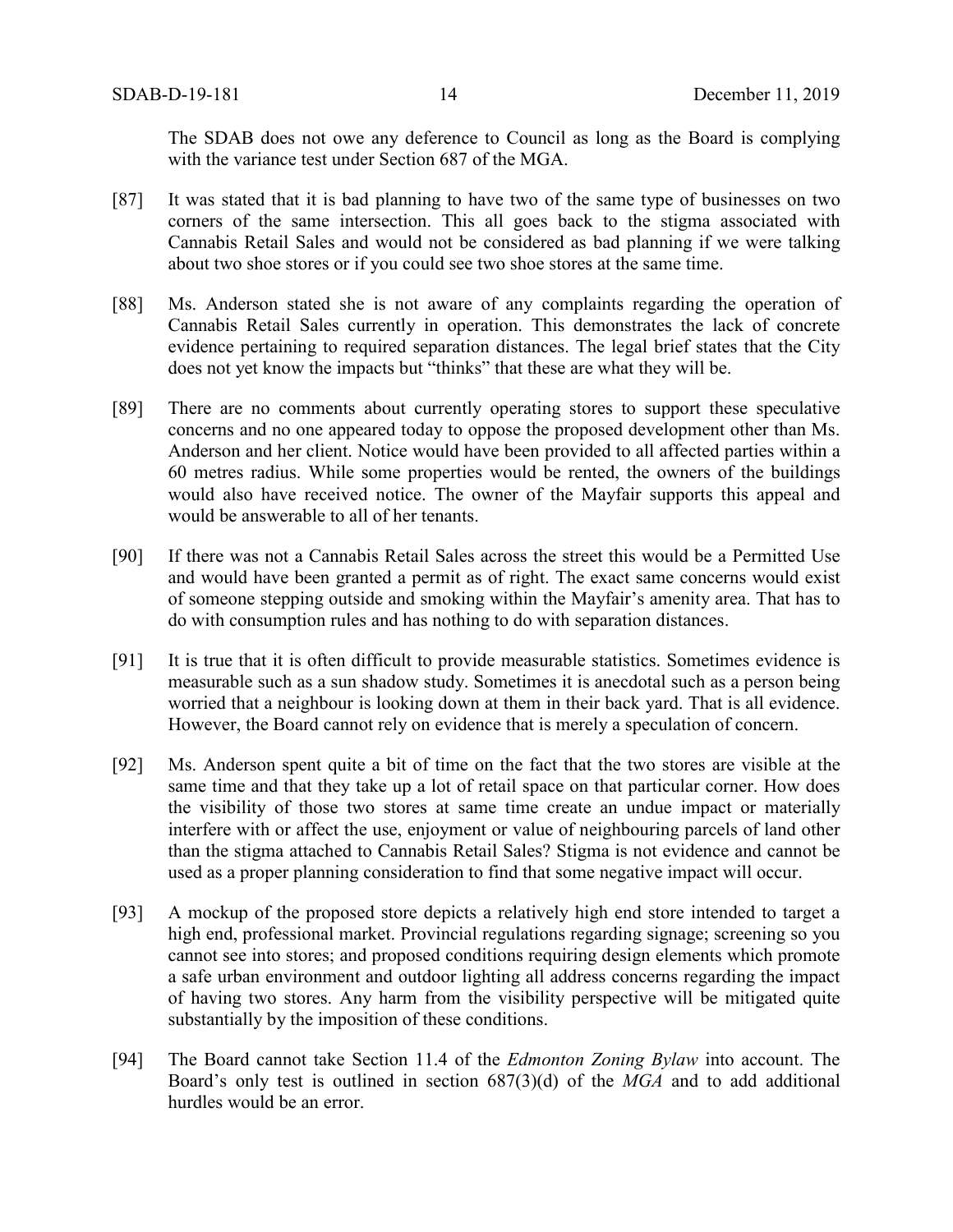- [95] Regarding the quote from Laux presented on Slide 50 it is important to also read the footnote that is referenced  $(297)$  which gets you into the authority as to grant or deny the variance.
- [96] Much time was spent talking about the various bars and restaurants in the area. These are Permitted Uses and are intended to be in an area where there is a proliferation of these types of businesses.
- [97] This is an area where there is commercial on the main floor and residential above which contributes to a vibrant area. That is a major distinction between Whyte Avenue and Jasper Avenue and the two areas have a very different look and feel.
- [98] As there is currently no Cannabis Retail Sales operating in the area, the crime statistics presented by Ms. Anderson cannot be attributed to Cannabis Retail Sales and can only be attributed to existing uses which include many restaurants and bars.
- [99] Business competition is part of what is underlying today's appeal. This is supported by Mr. Bruce-Hayes comments regarding the impacts of a lack of separation distances on the bottom line of a business.
- [100] A lot of qualitative and speculative concerns have been raised but there is no evidence regarding potential impacts. The City has not been able to point to any complaints and no evidence has been presented to support the speculative concerns raised by the public engagement process or the recommendations set out in the Alberta Health Services Report.
- [101] There was a lot of discussion regarding visual impacts but many regulations and conditions are in place to mitigate the impact of the store frontages.
- [102] Ms. Becker Brookes provided the following response to a question from the Board:
	- a. Cannabis Retail Sales are permitted to operate between 10:00 a.m. and 11:00 p.m. There is a significant difference between these hours and the hours of bars and restaurants. If one of these spaces were to be occupied by a shoe store it would most likely close by 6:00 p.m. leaving an even larger gap of time when there are no "eyes" on the street".

#### **Decision**

- [103] The appeal is ALLOWED and the decision of the Development Authority is REVOKED. The development is GRANTED as applied for to the Development Authority, subject to the following CONDITIONS:
	- 1. The Cannabis Retail Sales shall include design elements that readily allow for natural surveillance to promote a safe urban environment, where applicable and to the satisfaction of the Development Officer, including the following requirements: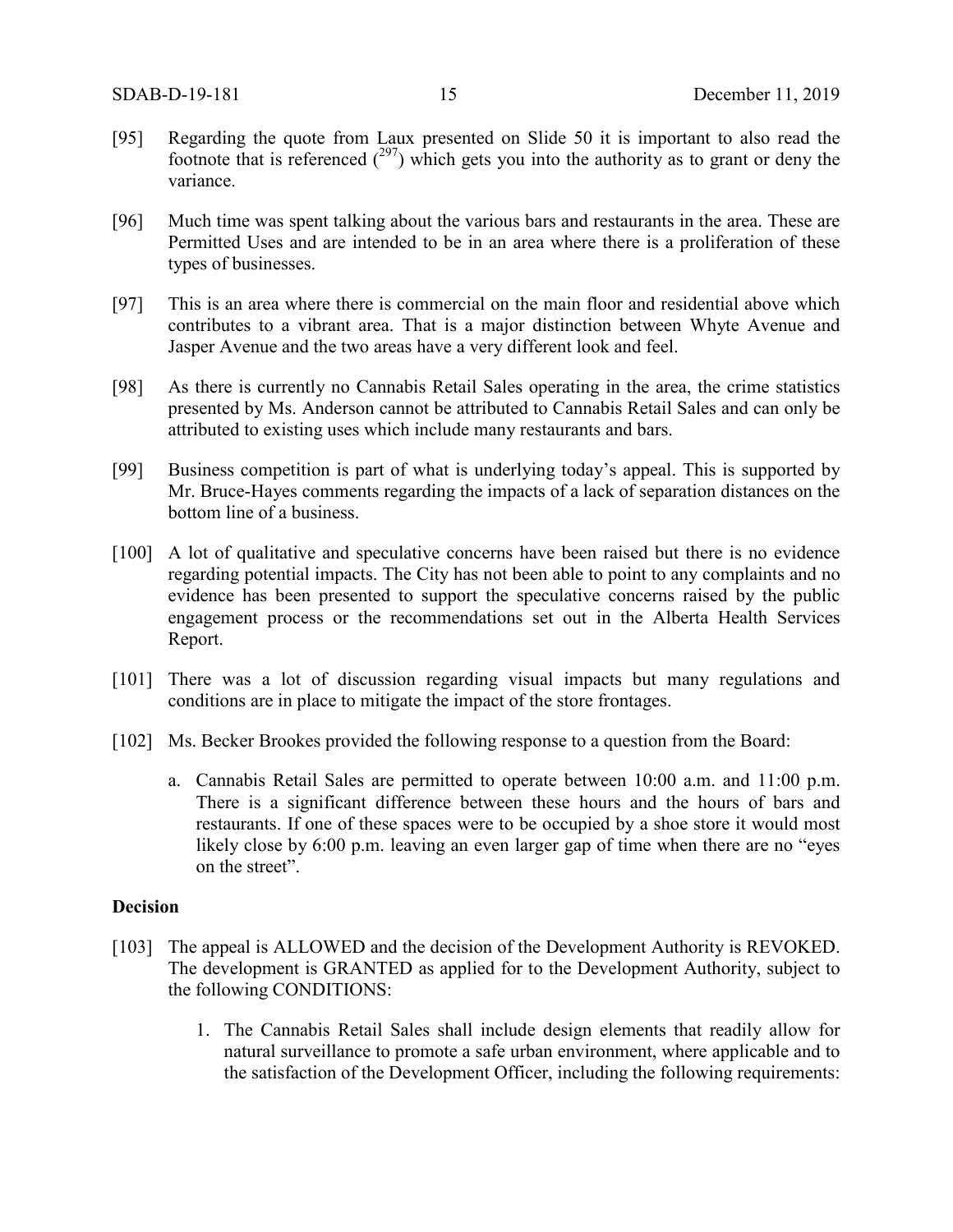- customer access to the store is limited to a storefront that is visible from the street other than a Lane, or a shopping centre parking lot, or mall access that allows visibility from the interior of the mall into the store;
- the exterior of all stores shall have ample transparency from the street;
- Any outdoor lighting shall be designed to ensure a well-lit environment for pedestrians and illumination of the property; and
- Landscaping shall be low-growing shrubs or deciduous trees with a high canopy at maturity to maintain natural surveillance.
- 2. Exterior lighting shall be developed to provide a safe lit environment in accordance with Sections 51 and 58 and to the satisfaction of the Development Officer.
- 3. Any outdoor lighting for any development shall be located and arranged so that no direct rays of light are directed at any adjoining properties, or interfere with the effectiveness of any traffic control devices.

#### NOTES:

- 1. An approved Development Permit means that the proposed development has been reviewed only against the provisions of the *Edmonton Zoning Bylaw*. It does not remove obligations to conform with other legislation, bylaws or land title instruments such as the *Municipal Government Act*, the ERCB Directive 079, the *Edmonton Safety Codes Permit Bylaw* or any caveats, covenants or easements that might be attached to the Site.
- 2. The Development Permit shall not be valid unless and until the conditions of approval, save those of a continuing nature, have been fulfilled.
- 3. Signs require separate Development Applications.
- 4. The City of Edmonton does not conduct independent environmental checks of land within the City. If you are concerned about the suitability of this property for any purpose, you should conduct your own tests and reviews. The City of Edmonton, in issuing this Development Permit, makes no representations and offers no warranties as to the suitability of the property for any purpose or as to the presence or absence of any environmental contaminants on the property.
- 5. A Building Permit is required for any construction or change in use of a building. For a building permit, and prior to the Plans Examination review, you require construction drawings and the payment of fees. Please contact the 311 Call Centre for further information.
- 6. This Development Permit is not a Business Licence. A separate application must be made for a Business Licence.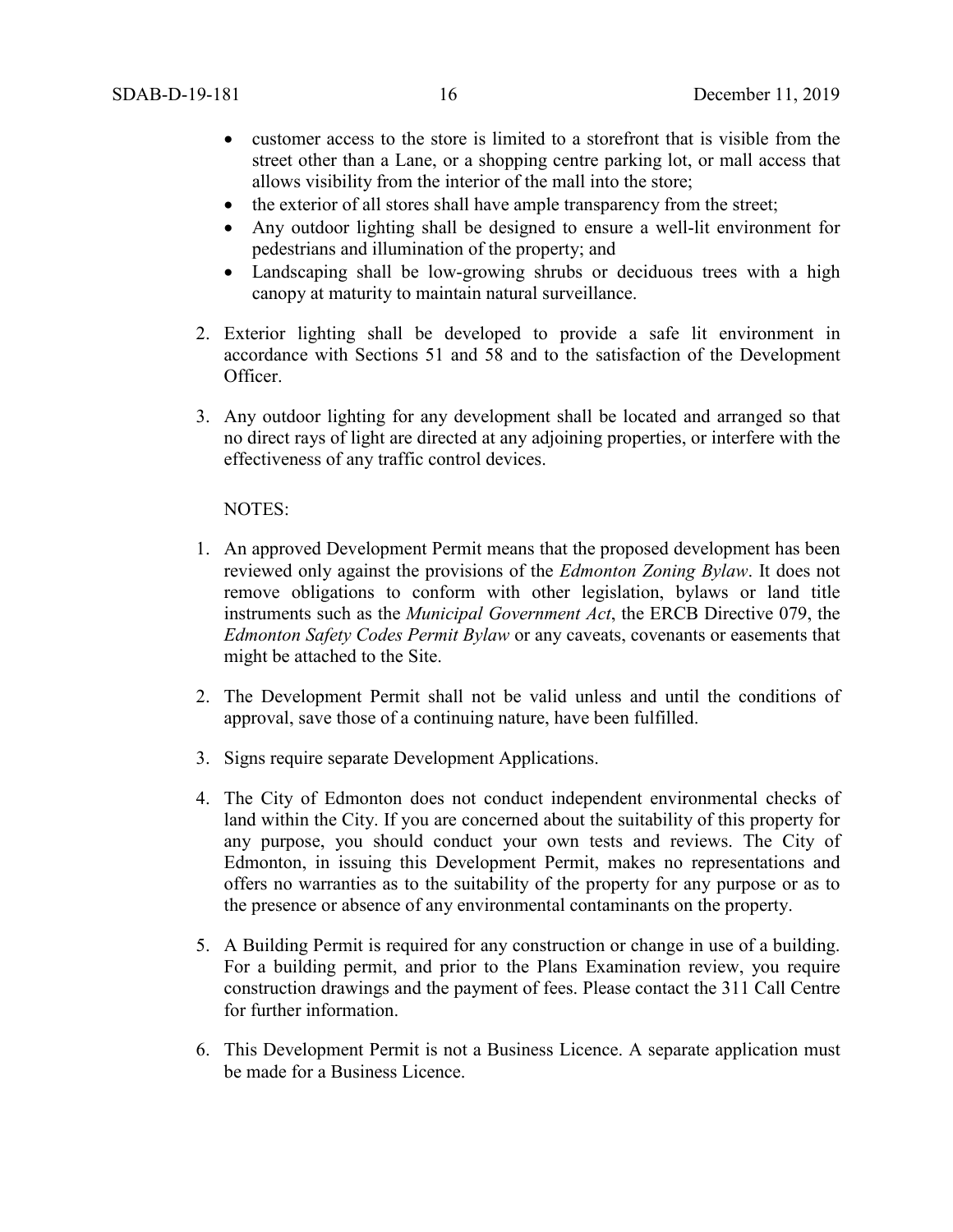- [104] In granting the development, Section 70.1(a) of the *Edmonton Zoning Bylaw* is varied in this instance as follows:
	- 1. The minimum required separation distance from another Cannabis Retail Sales of 200 metres is varied to 31.5 metres.

#### **Reasons for Decision**

- [105] Cannabis Retail Sales is a Permitted Use in the (JAMSC) Jasper Avenue Main Street Commercial Zone.
- [106] The Appellant is seeking a variance to one of the regulations in the *Edmonton Zoning Bylaw* (the "Bylaw") that relates to the separation distance between Cannabis Retail Sales.
- [107] The Board heard evidence on the factors that should be considered when considering the variance. Those factors included the Development Authority's test in Section 11.4 of the *Bylaw* and several factors that related specifically to the Use. The Board was also directed to an excerpt from Professor Laux's Planning Text requiring "unusual circumstances" as a consideration.
- [108] With respect to the submissions relating to the Use, the Board finds that these are an immaterial and improper consideration before the Board, and therefore, cannot be given weight. The Use is a Permitted Use in the Zone. Council has made it abundantly clear that the Use in its own right is suitable for the proposed location. Any impacts directed solely at the Use, and not at the separation distance, must be disregarded.
- [109] Moreover, with respect to the factors found in Section 11.4 of the *Bylaw*, the Board believes it would be an error of law to consider those factors in determining the suitability of a variance.
- [110] In coming to this conclusion, the Board relies on the Alberta Court of Appeal leave decision in *Tymchak v. Edmonton (Subdivision and Development Appeal Board)*, 2012 ABCA 22. In that decision, the Court stated **[emphasis added]**:
	- [19] Counsel for the applicant Tymchaks suggests that the Subdivision and Development Appeal Board erred in law by failing to discuss the tests for a variance in s 11.4(1) of the bylaw. They are fairly narrow, and require unnecessary hardship, or practical difficulties peculiar to that lot.
	- [20] **I see no error.** That section expressly gives the tests for relaxation by the development officer. **The Subdivision and Development Appeal Board is subject to different tests, set by s 687(3)(d) of the Municipal Government Act (RSA 2000, c M-26).** They are laxer: no undue or material interference to neighbors' land or the neighborhood. So **I cannot see why the Subdivision and Development Appeal Board could or should use the tests in the bylaw.**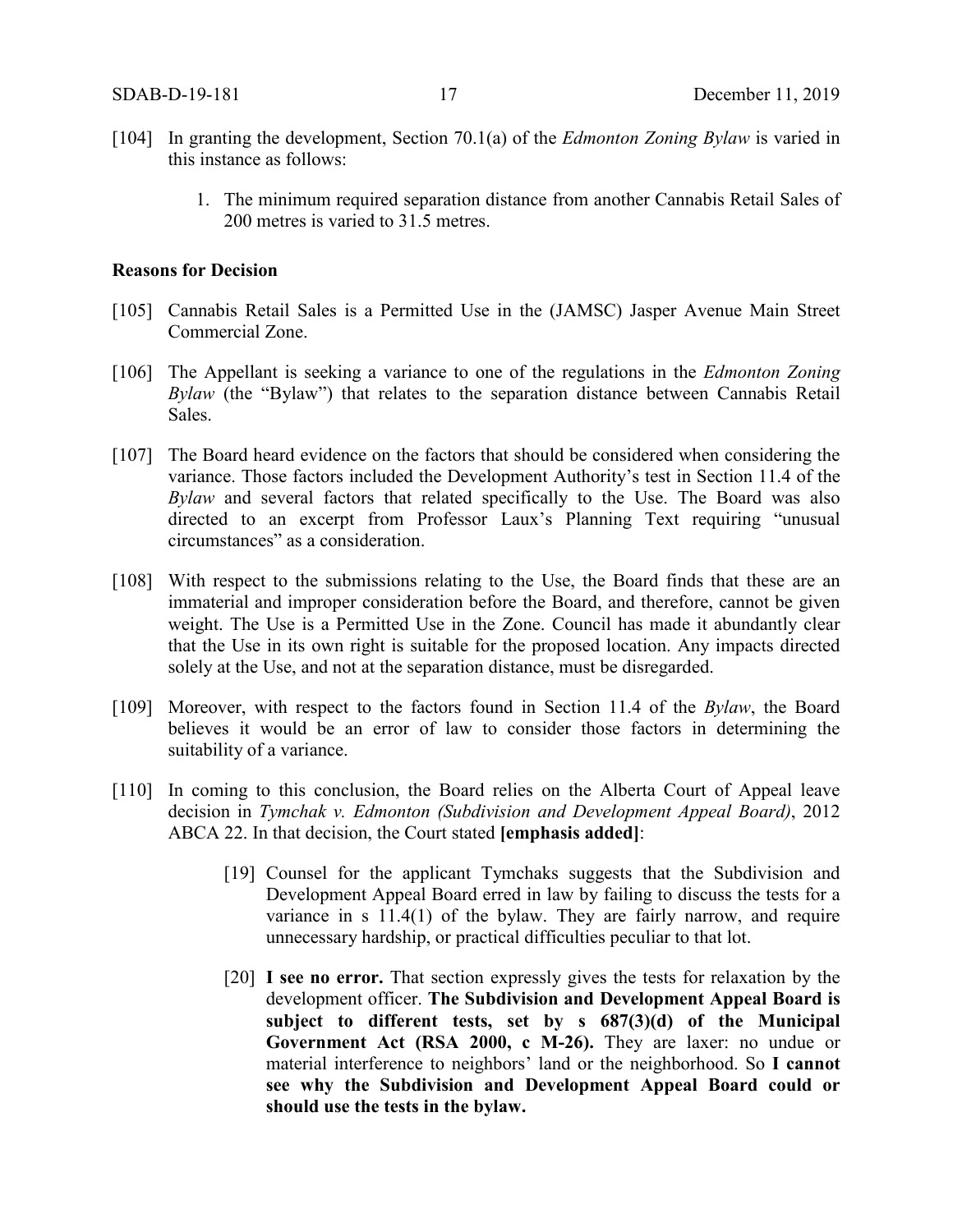…

#### [21] **A bylaw cannot validly contradict an "enactment" of the Province: s 13,**  *Municipal Government Act***.**

- [111] Similarly, the words "unusual circumstances" are found nowhere in the *Municipal Government Act* (the "*MGA*") test. Notwithstanding the Board's recognition of Laux as a leading authority in Planning Law, the Board does not agree that this is a prerequisite, or a proper consideration, to granting a variance. The only test is that found in Section 687(3)(d) of the *MGA*.
- [112] Therefore, in considering the Appeal, the only issue before the Board is whether the requested variance to the separation distances would unduly interfere with the amenities of the neighbourhood, or materially interfere with or affect the use, enjoyment or value of neighbouring parcels of land.
- [113] The Board finds that proposed development would not offend either prong of this test*.*
- [114] The Board heard evidence that the separation distances are fundamentally introduced to address the adverse impacts of clustering specified Uses. When imposed, these distances are intended to promote economic diversity while also protecting against adverse impacts that may result when certain regulated uses are closely located.
- [115] However, the Board cannot presume harm simply because a separation distance exists (*Newcastle Centre GP Ltd v Edmonton (City)*, 2014 ABCA 295, at para 6). The Board must rely on the evidence presented during the hearing to determine how a relaxation to the separation distances offends this Board's test in the *MGA.* The evidence presented during the Appeal does not meet the threshold contained in that test.
- [116] The Board agrees with the Appellant's submission that some interference is not enough to satisfy the test. The interference must be "undue" or "material".
- [117] As previously stated, one of the primary purposes of separation distances is to promote economic diversity. The Board heard evidence that there is already a diversity of Uses in the area and that the addition of this second Cannabis Retail Sales Use would not unduly impact that diversity.
- [118] The Board accepts this evidence. The addition of this second Cannabis Retail Sales Use will not sterilize or disincentivize development in the area. Based on the photographic evidence and submissions of the Appellant, there is an abundance of diverse Uses in the area. A second Cannabis Retail Sales location will not materially impact that aspect of the area.
- [119] Moreover, the Board finds that the proposed development will not detract from the objectives found in the *Capital City Downtown Plan* relating to safety, positive social interaction, overcrowding, and public disturbances which could result from a clustering of Uses.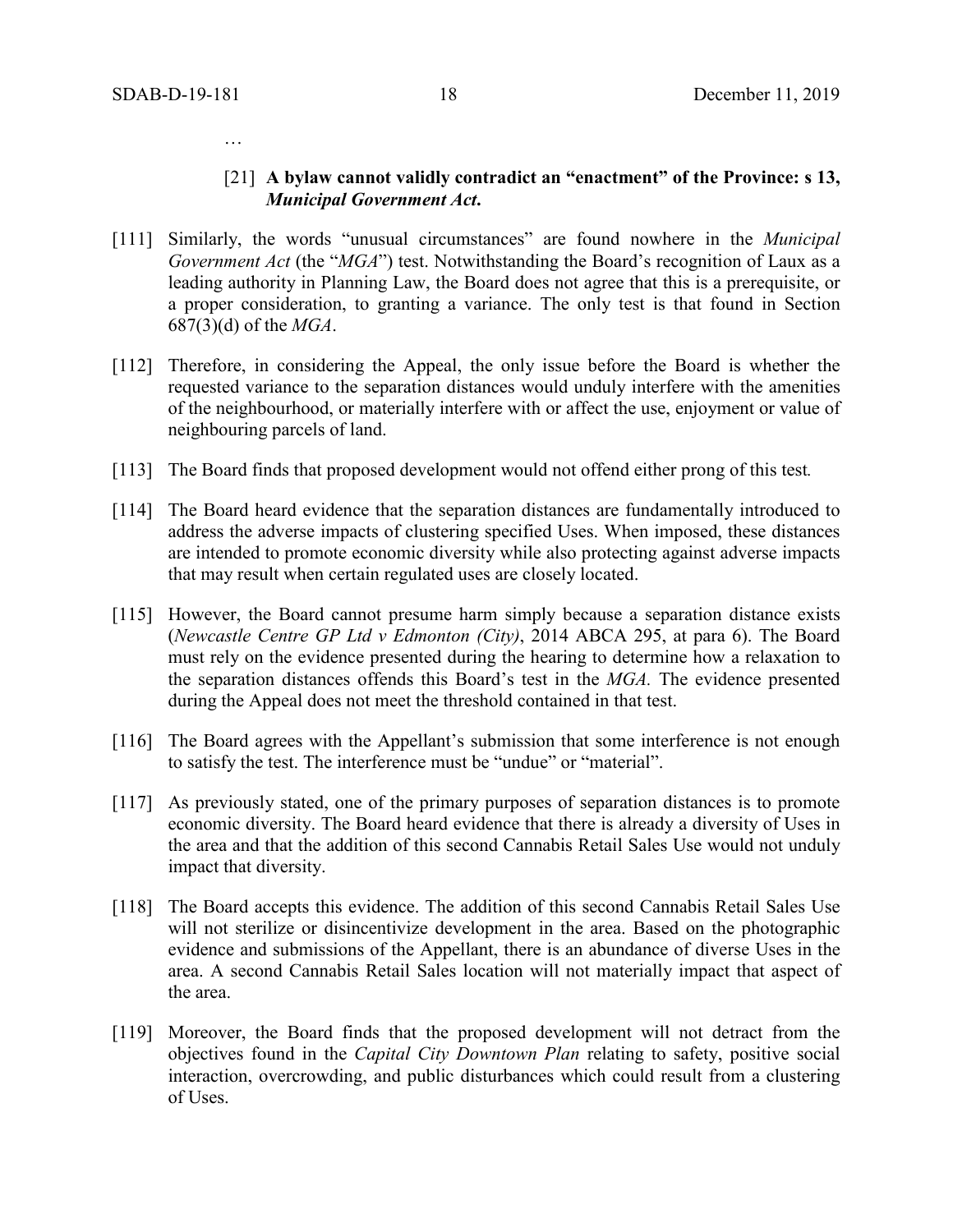- [120] The provisions in that Plan largely relate to the impacts of Bars, Pubs, and Nightclubs. As indicated in the Respondent's submission, this document was updated in 2017 when the legalization of Recreational Cannabis was in sight. At that time, Council could have added concerns to the Plan relating to Cannabis Retail Sales. They chose not to.
- [121] Instead, Council chose to make Cannabis Retail Sales a Permitted Use. As previously stated, the Board cannot presume harm would arise simply as a result of the separation distances existing. This is especially so in the context of Permitted Uses.
- [122] Much of the evidence presented in opposition to the variance related to the current state of the area and not specifically to how Cannabis Retail Sales will negatively impact or exacerbate that current state. The evidence relating to crime and the submissions that there would be an increase in consumption of Cannabis in the area are not persuasive.
- [123] Crime currently exists in the area while there are no Cannabis Retail Sales Uses operating. To conclude that the proposed development would *de facto* increase crime, without supporting evidence, would be an error. Further, when questioned by the Board, neither the City nor Respondent could provide evidence from other Cannabis Retail Sales where those impacts were realized.
- [124] Moreover, the permit being sought is for the sale of Cannabis and not for consumption. Submissions that the development will increase consumption of Cannabis in the area are speculative. In addition, the consumption of Cannabis is already, and more appropriately, regulated outside of planning regulations.
- [125] The Respondent conceded that there simply is not enough evidence available to support the adverse impacts of closely located Cannabis Retail Sales. She correctly pointed out that it is difficult to prove an adverse impact at this point of legalization in Canada. However, this Board cannot adopt a "wait and see" approach. A decision must be made on the best evidence available at the time of the application.
- [126] The Board prefers the evidence of the Appellant in this instance and is not satisfied that these two Cannabis Retail Sales locations will cause an economic impact at this location. This is the main relevant argument available when considering a variance to the separation distance in this context and it falls short in this circumstance in amounting to an "undue" or "material" interference, given the diversity of adjacent Uses and the sheer density of the area.
- [127] The remaining submissions related to the Use, which is a Permitted one. They relied on the stigma still associated with the Use and preconceptions that are unsupported by tangible evidence. This is not sufficient evidence as contemplated in the *Newcastle*  decision.
- [128] The only objection to the development was put forward by a potentially competing business. No other opposition was noted, and no one else appeared in opposition at the appeal despite the large number of residents who would have been notified in the area.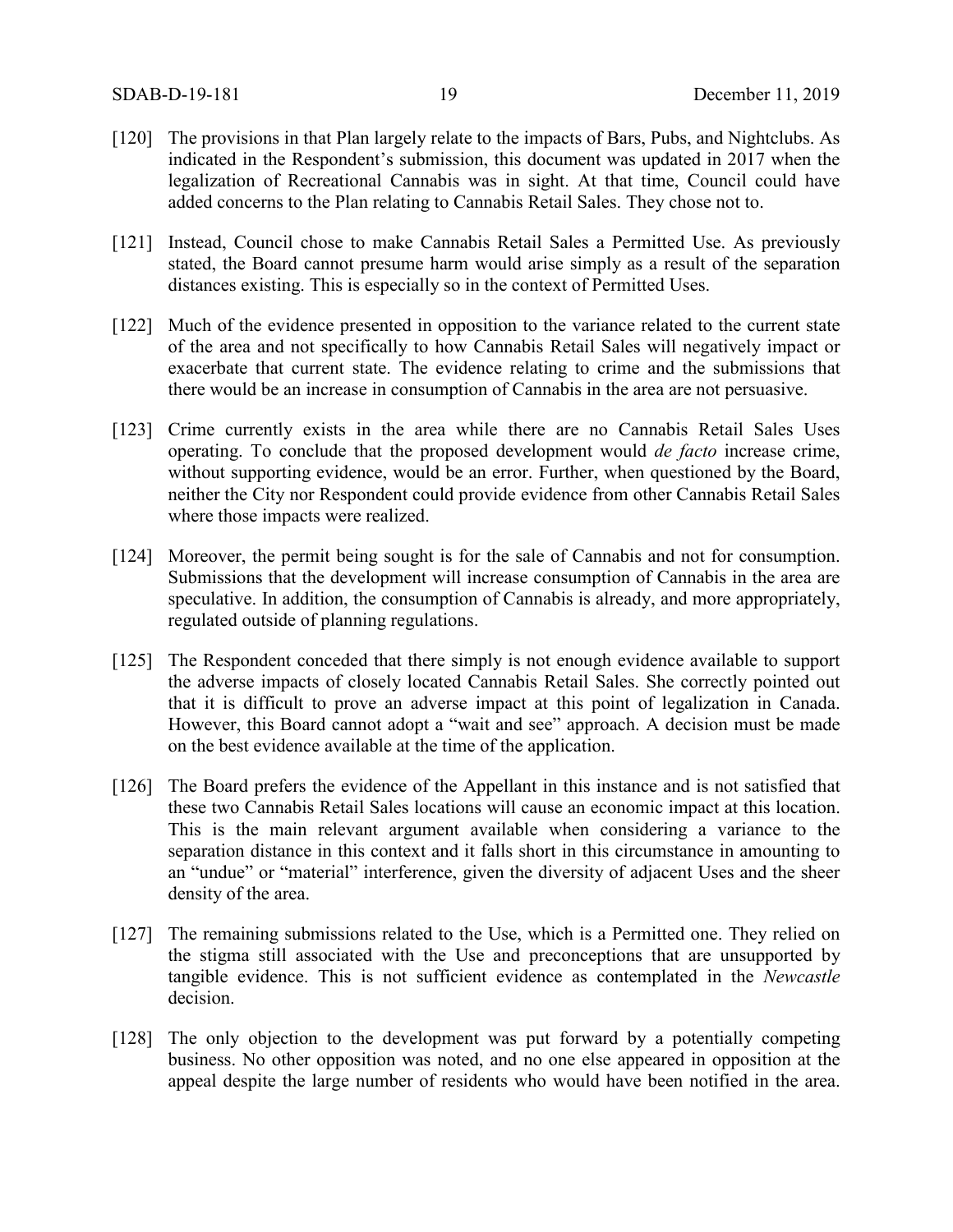This bolsters the finding that the proposed development would not materially interfere with the use, enjoyment, or value of neighbouring parcels of land.

- [129] Moreover, the proposed development has the full support of the landlord who is also the landlord of the residential tower above. Any impact to the amenities of the neighbourhood as a result of granting the variance would be felt most by the landlord and its tenants. This, together with the fact that no other neighbourhood opposition was noted, is suggestive that the interference caused by the proposed development will not amount to "undue" interference necessary to preclude allowing the development at the proposed location.
- [130] Therefore, the Board finds that a variance to the separation distance in these specified circumstances is appropriate.

Rohit Handa, Presiding Officer Subdivision and Development Appeal Board

cc: Development & Zoning Services – I. Welch / H. Luke